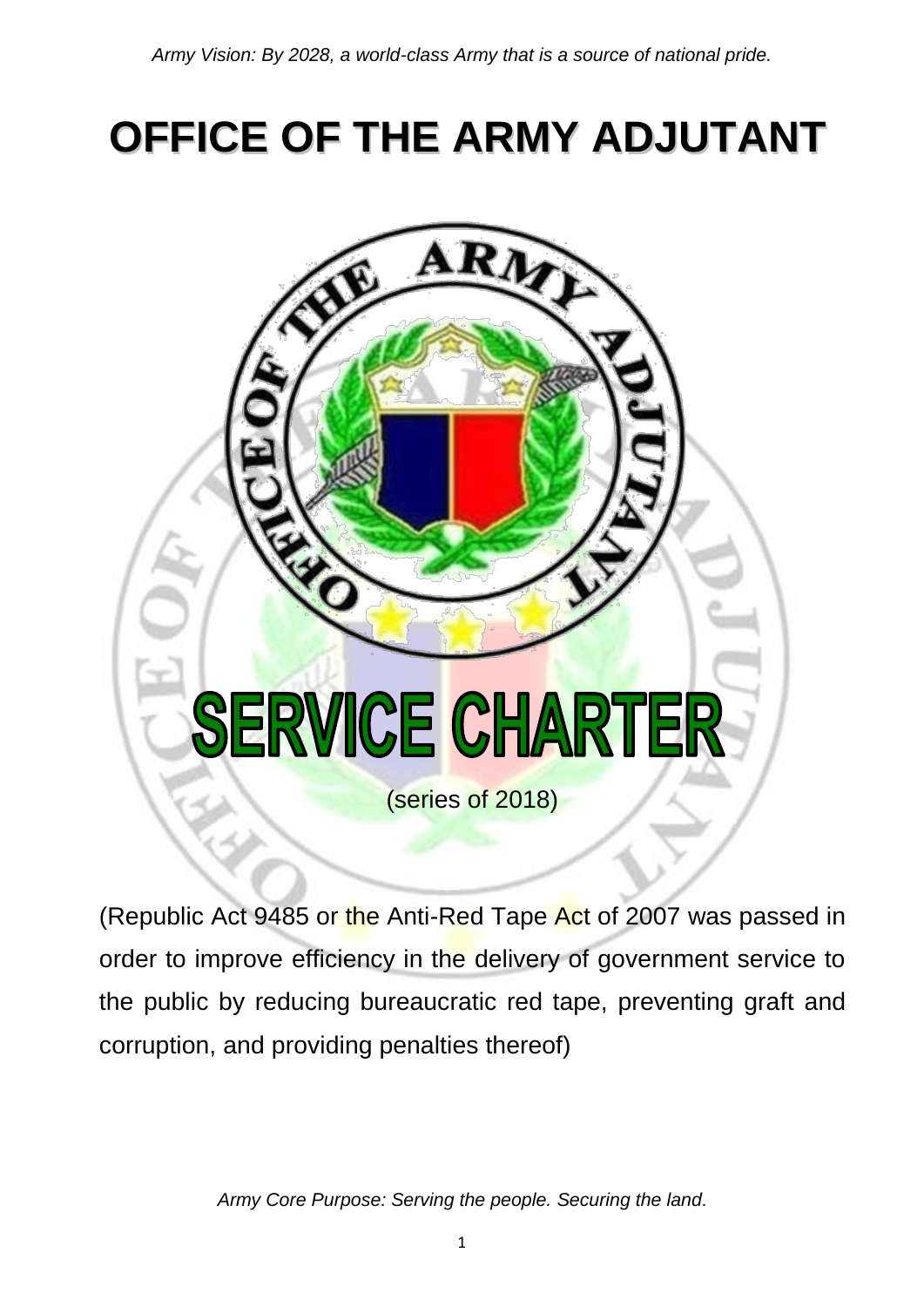# **TABLE OF CONTENTS**

| <b>Foreword</b>                                                                                                                                                                                                | 3  |
|----------------------------------------------------------------------------------------------------------------------------------------------------------------------------------------------------------------|----|
| <b>Vision and Mandate</b>                                                                                                                                                                                      | 4  |
| <b>Performance Pledge</b>                                                                                                                                                                                      | 5  |
| <b>Frontline Services</b>                                                                                                                                                                                      | 6  |
| <b>Administrative Branch</b><br>Issuance of DLO clearance                                                                                                                                                      | 8  |
| Issuance of Certificate of Bonafide members for active<br>Military personnel and legal dependents                                                                                                              | 10 |
| Issuance of The Inspector General Clearance Request for active Military<br>personnel                                                                                                                           | 12 |
| <b>ID Processing Branch</b><br><b>Issuance of Military, Dependents and Civilian Employee ID</b>                                                                                                                | 15 |
| <b>Information Management Branch</b><br>Updating/Printing of Summary of Information                                                                                                                            | 18 |
| Pension and Gratuity Assistance Branch<br>Processing of Retirement/Separation/CDD/CUL                                                                                                                          | 21 |
| Processing of Survivorship Benefit Claims                                                                                                                                                                      | 23 |
| <b>Publication and Distribution Branch</b><br><b>Issuance of General, Special and Letter Orders and Directives</b><br>issued by PA and available GHQ orders                                                    | 26 |
| Authentication of current year published orders                                                                                                                                                                | 27 |
| <b>Records Branch</b><br><b>Issuance of Statement of Service and Leave Records for</b><br>active/ retired/ separated/ discharged personnel and issuance<br>of Certificate of Complete Records for Reenlistment | 29 |
| <b>Issuance Certificate of Legal Beneficiaries and Bonafide members</b><br>(Death)                                                                                                                             | 31 |
| Authentication of SOS, Leave Records and previous<br>years published orders                                                                                                                                    | 32 |
| <b>Feedback Form</b>                                                                                                                                                                                           | 34 |
| <b>Office Directory</b>                                                                                                                                                                                        | 35 |
| <b>Annex A</b>                                                                                                                                                                                                 | 36 |
| <b>Annex B</b>                                                                                                                                                                                                 | 37 |
|                                                                                                                                                                                                                |    |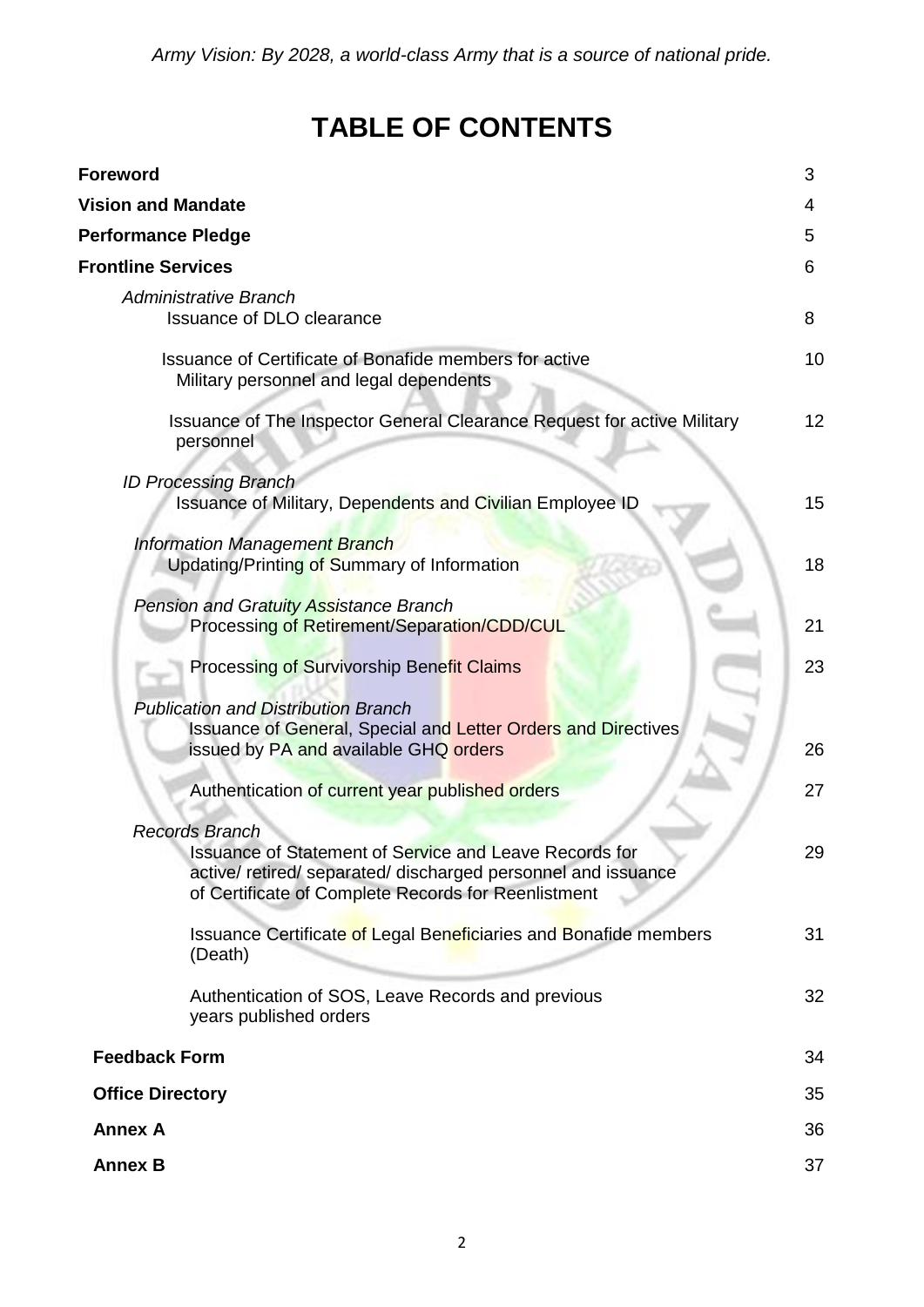# **FOREWORD**

Adjutant General Service is an indispensable functional component of the Office of the Armed Forces of the Philippines. It was created by virtue of the National Defense Act, otherwise known as Commonwealth Act # 01, approved on 21 December 1935 (which is also a law creating the Philippine Army). Its distinct broad subdivisions interlinking one another are administrative, personnel and records management services.

The word "Adjutant" originated from the Latin word "adjutare" which means "to help or to assist". As a Special Staff, we serve as an instrumental arm and tool of the commander in serving military personnel and civilian components of the organization from their entrance to the service and even after retirement or separation. We update, manage and preserve records of both current and future value pertaining directly to the operation of the Philippine Army.

In our aim for transparent services in the most effective and efficient way, this booklet will help inform its readers of the frontline services we offer and the necessary procedures of services are expected to be executed.

EN 2

**ALBERT G BAYBAYAN** Colonel GSC (AGS) PA Army Adjutant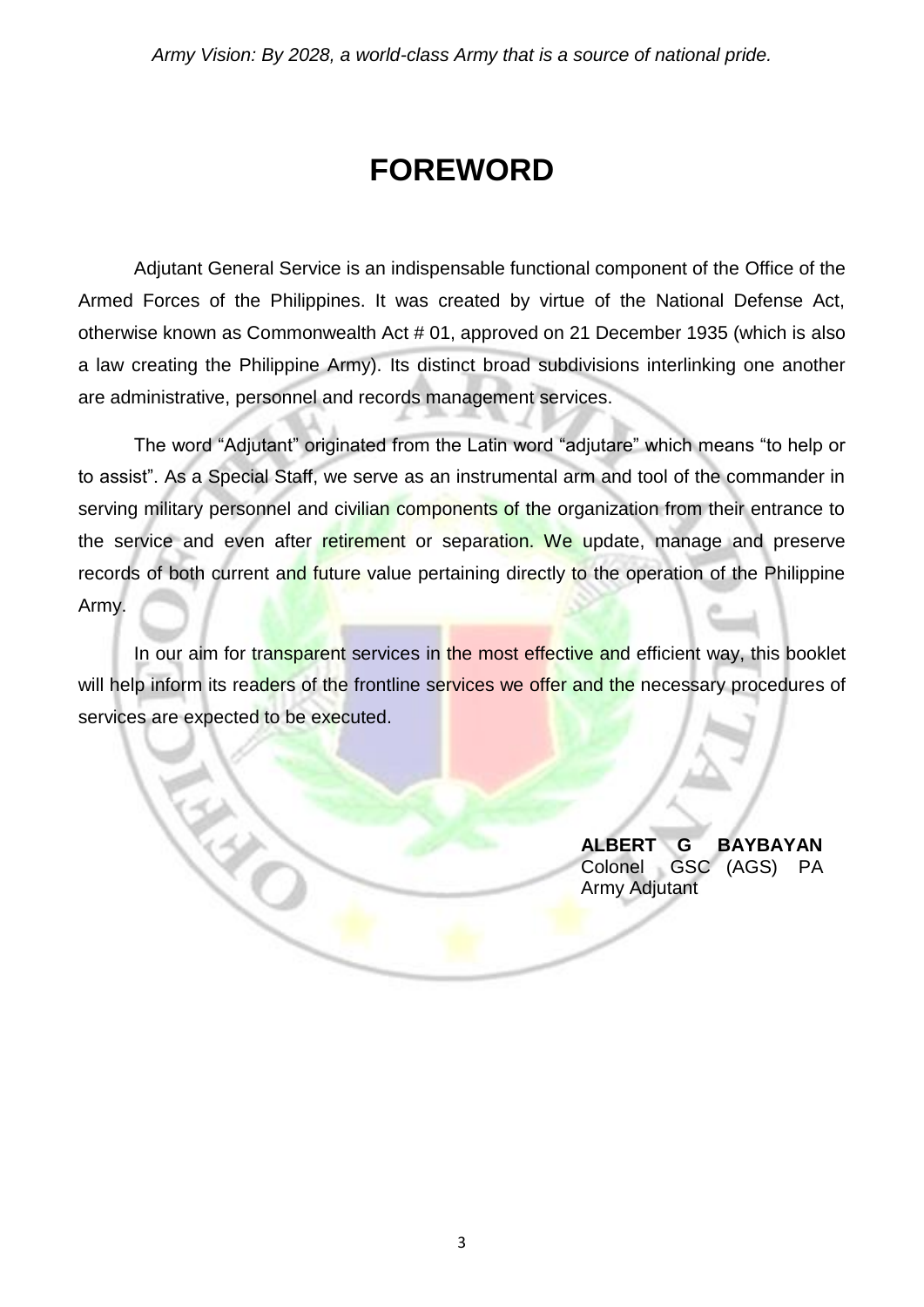# **VISION**

#### By 2028, a responsive Army Adjutant General Service

# **MANDATE**

The Office of the Army Adjutant is the special staff of the Commanding General, Philippine Army on all matters pertaining to records management, publication of orders, policies, directives and processing of claims.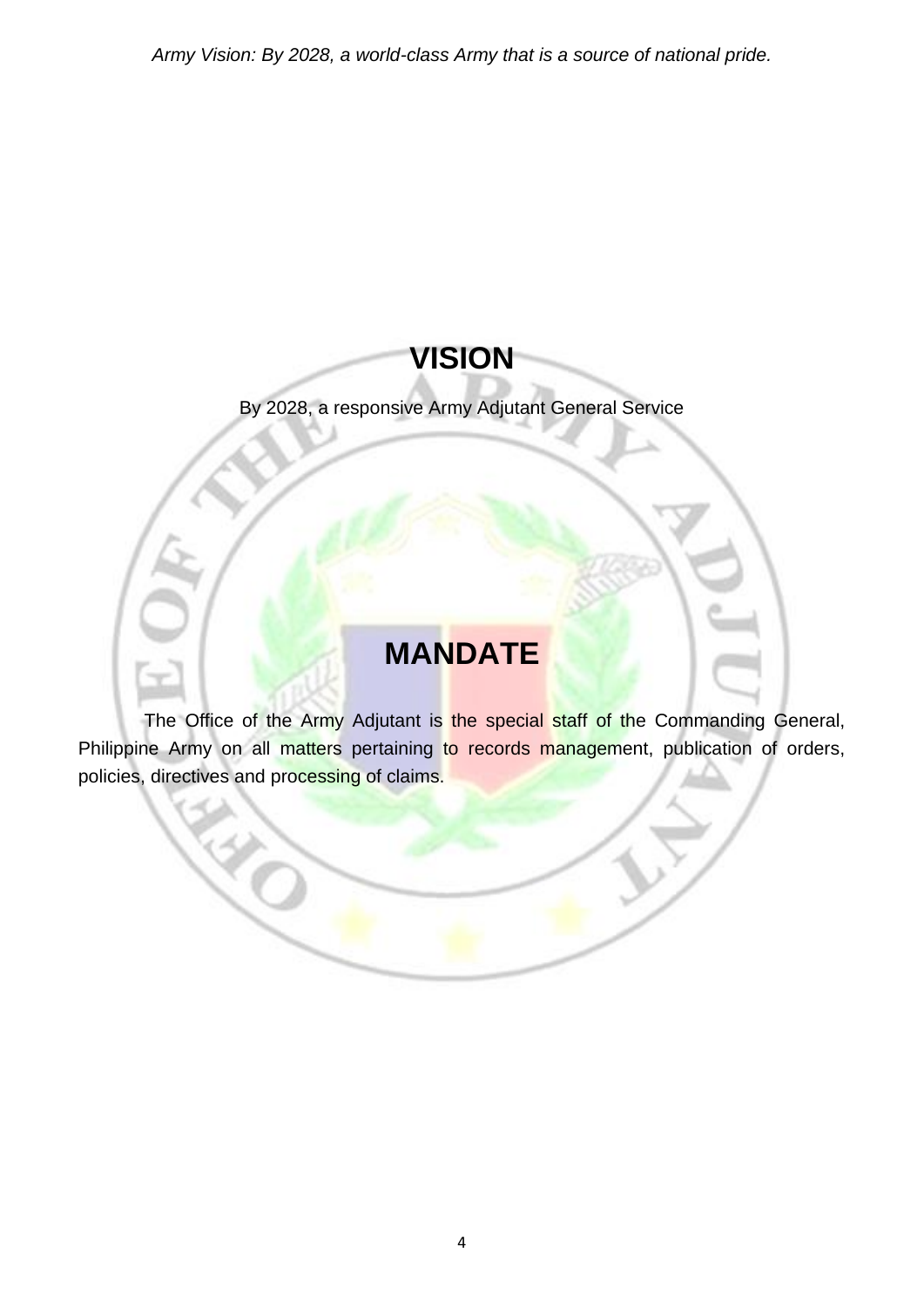# **PERFORMANCE PLEDGE**

RI

We, the Officers, Enlisted Personnel and Civilian Employees of the Office of the Army Adjutant, will do our best to be customer-oriented in the aim of delivering prompt and quality services to our clienteles. So help us God.

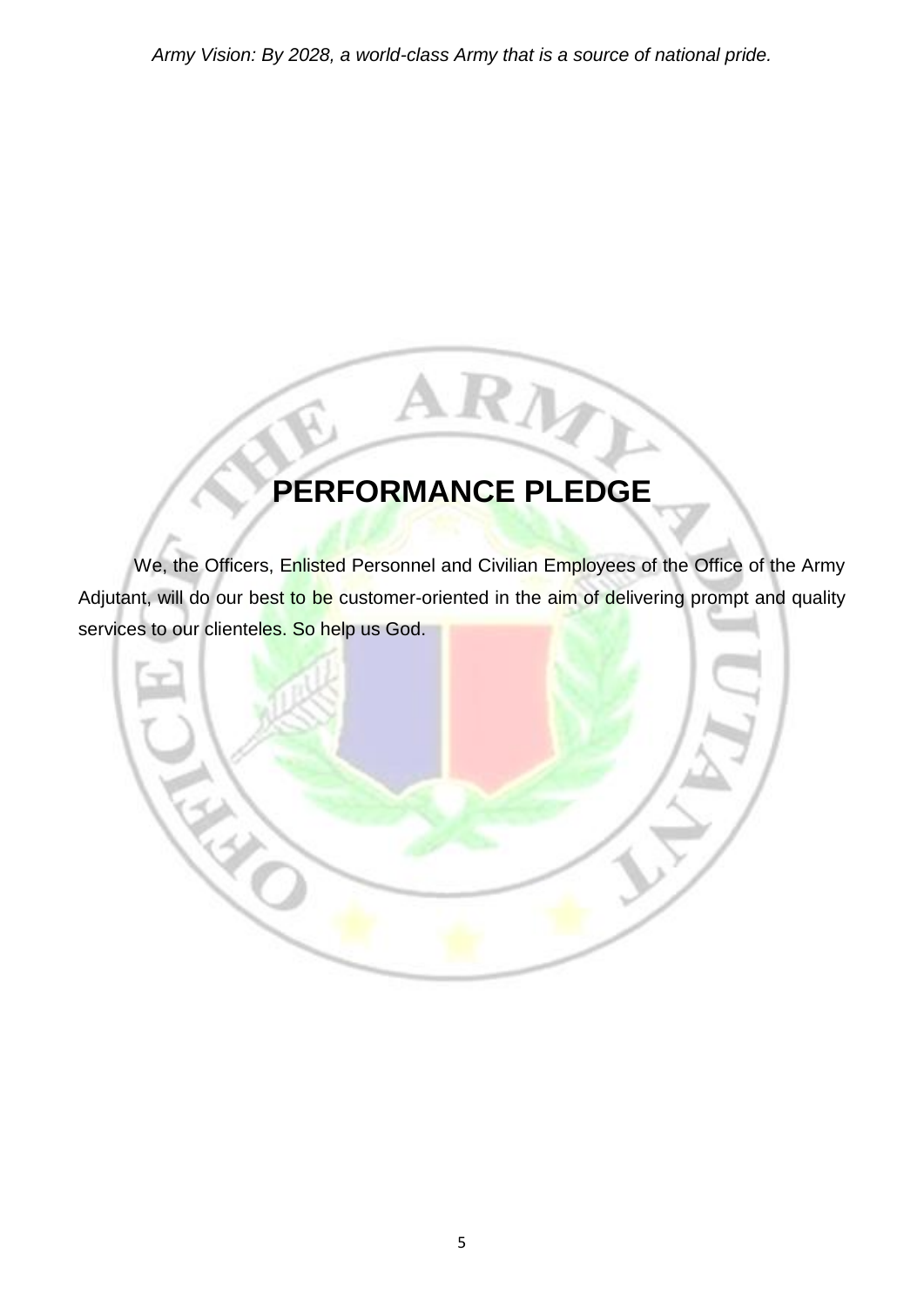#### **FRONTLINE SERVICES**

| <b>NR</b>      | <b>SERVICES OFFERED</b>                                                                                                                                                        | <b>HOW LONG</b><br><b>TO PROCESS/</b><br><b>TRANSACT</b>   | <b>KEYBRANCH</b>                                                            | <b>FEES</b>                              |
|----------------|--------------------------------------------------------------------------------------------------------------------------------------------------------------------------------|------------------------------------------------------------|-----------------------------------------------------------------------------|------------------------------------------|
|                | a. Issuance of DLO clearance                                                                                                                                                   | 1 hour                                                     |                                                                             |                                          |
| 1              | b. Issuance of Certificate<br>0f<br>Bonafide Members for active<br>military personnel and Legal<br>Dependents                                                                  | 30 minutes                                                 | Administrative<br><b>Branch</b>                                             | <b>None</b>                              |
|                | c. Issuance of The Inspector<br>General Clearance Request<br>for active Military personnel                                                                                     | 30 minutes                                                 |                                                                             |                                          |
| $\overline{2}$ | <b>Issuance of Military, CE and</b><br>Dependents ID                                                                                                                           | 38 minutes                                                 | <b>ID Processing</b><br><b>Branch</b>                                       | Mil: None<br>Dependents: $\cancel{P}$ 45 |
| 3              | Updating and Printing of SOI                                                                                                                                                   | 20-40 minutes                                              | Information<br><b>Management</b>                                            | <b>None</b>                              |
|                | Printing of SOI                                                                                                                                                                | 15 minutes                                                 | <b>Branch</b>                                                               |                                          |
| $\overline{4}$ | a. Processing of Retirement /<br>Separation / CDD/<br><b>Commutation of Unused</b><br>Leave<br>b. Processing of Survivorship<br><b>Benefit Claims</b>                          | (PGAB<br>to<br>Order)<br>Officer: 2-4 mos<br>EP:30-45 days | <b>Pension and</b><br><b>Gratuity</b><br><b>Assistance</b><br><b>Branch</b> | None                                     |
| 5              | a. Issuance of General, Special,<br>Letter Orders, and Directives<br>issued by HPA and available<br><b>GHQ orders</b><br>b. Authentication of current year<br>published orders | 10 minutes<br>15 minutes                                   | <b>Publication &amp;</b><br><b>Distribution</b><br><b>Branch</b>            | None                                     |
|                | a. Issuance of Statement of<br>Service, Leave Records for<br>active/<br>inactive<br>military<br>personnel and Certificate of<br>Complete<br>Records for<br>Reenlistment        | 3 days                                                     |                                                                             |                                          |
| 6              | b. Issuance of Statement of<br>Service, Leave Records,<br>Certification<br>Legal<br>0f<br>Beneficiaries and<br>Bonafide<br>members (KIA)                                       | 5 hours                                                    | Records<br><b>Branch</b>                                                    | None                                     |
|                | c. Authentication of Statement<br>of Service, Leave Records,<br>published<br>previous year<br>orders                                                                           | 1 hour                                                     |                                                                             |                                          |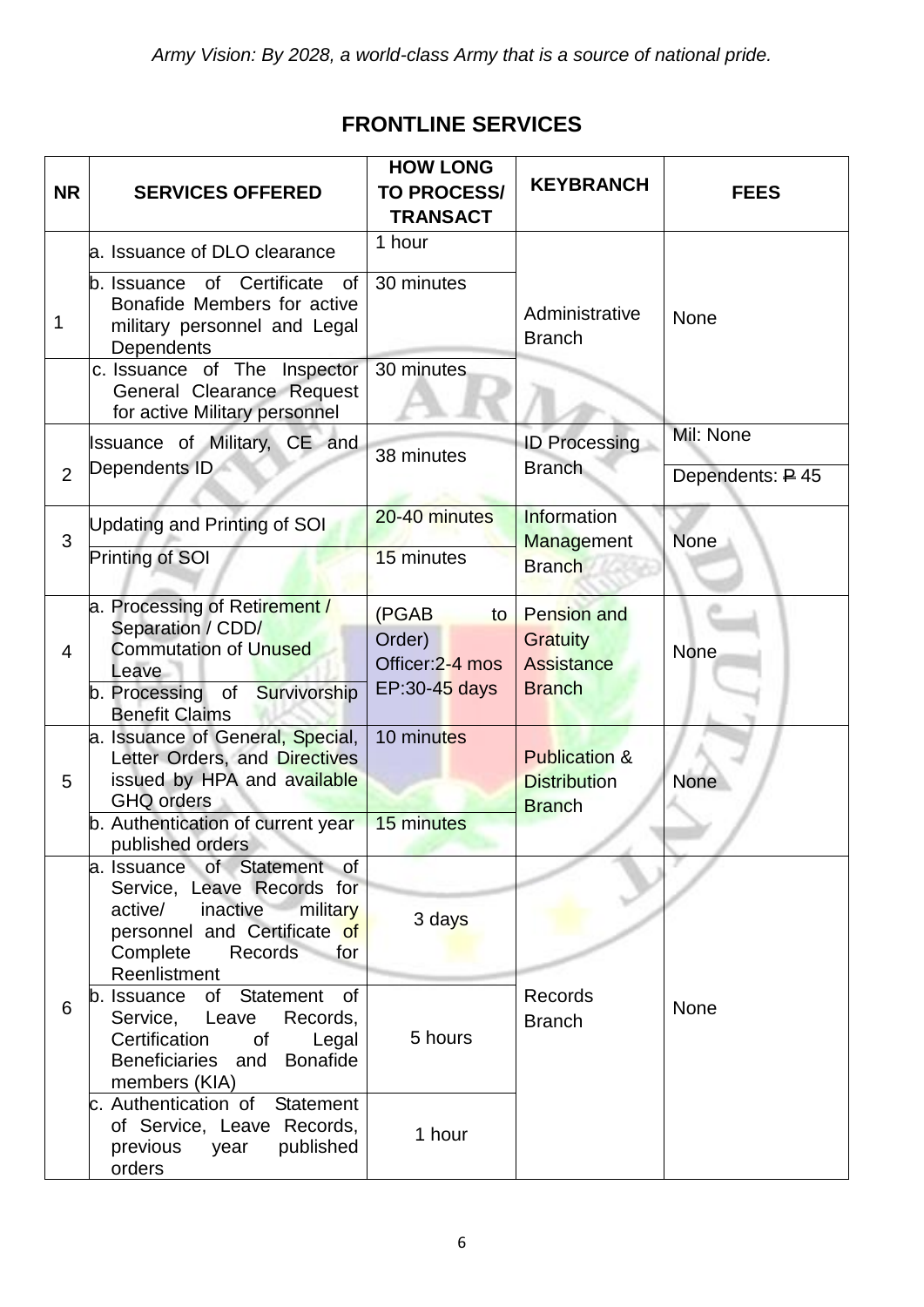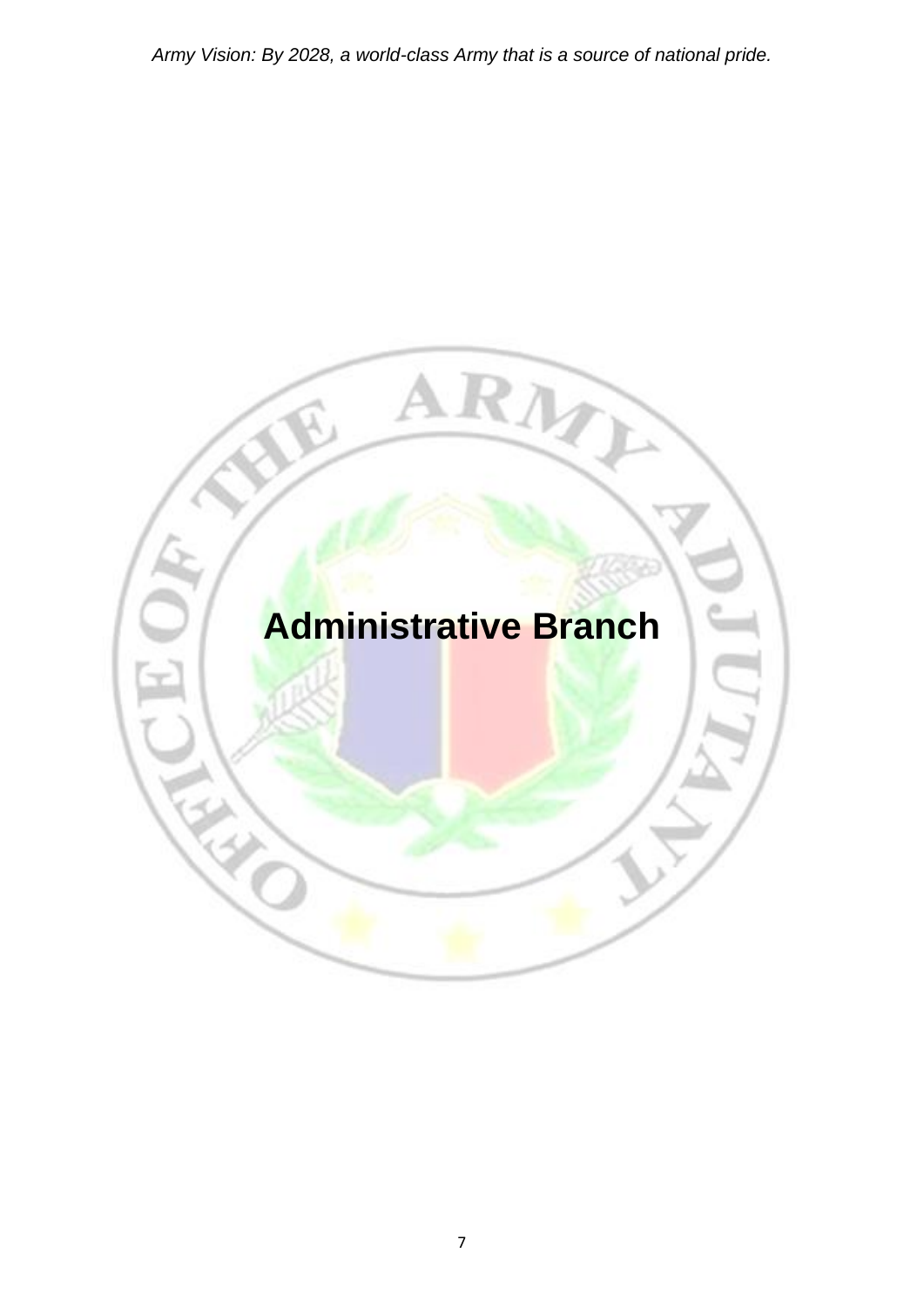#### **1. a. Issuance of DLO clearance**

| <b>Duration:</b> | 1 Hour                                                       |
|------------------|--------------------------------------------------------------|
| <b>Schedule:</b> | Monday-Thursday (0800H-1700H) No Noon Break                  |
|                  | Friday – Non-issuance (HPA Letter Directive dtd 12 Jan 2005, |
|                  | Subject: DLO Clearance System Operational Guidelines)        |
| Who may apply:   | <b>Active Military Personnel and Civilian Employees</b>      |

#### **Requirements:**

#### **Promotion, ETAD, SOT, Retirement and Separation from the service**

- a. Letter Request from Unit/Office
- b. Office Certification of non-pending case or Unit DLO Clearance
- c. OESPA Clearance

#### **Re-enlistment, Loan, and Schooling of Officer/EP**

- a. Letter Request from Unit/Office
- b. Office Certification of non-pending case or Unit DLO Clearance

| <b>Step</b> | <b>Client</b>                                                        | <b>Activity</b>                                                              | <b>Key</b><br><b>branch/pers</b><br>involved | <b>Fees</b> |
|-------------|----------------------------------------------------------------------|------------------------------------------------------------------------------|----------------------------------------------|-------------|
|             | <b>Active Military</b><br>Personnel and<br><b>Civilian Employees</b> | Receive the letter request,<br>validate and process the<br>data (40 minutes) |                                              |             |
| 2           |                                                                      | <b>For signature of Army</b><br><b>Adjutant</b><br>(20 minutes)              | DLO NCO, Admin<br><b>Branch</b>              | None        |
| 3           |                                                                      | Release                                                                      |                                              |             |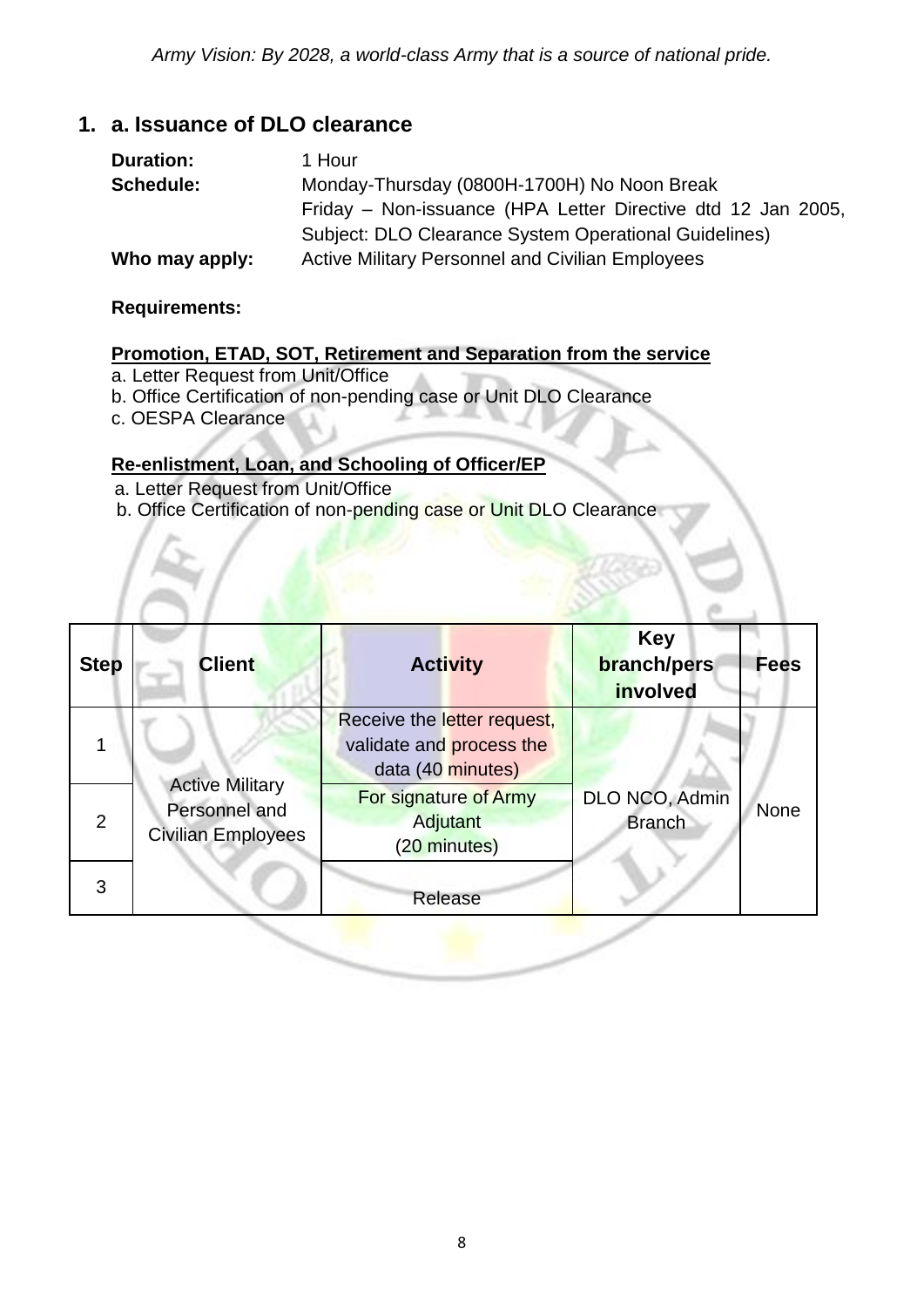## **Issuance of DLO Clearance Flowchart**

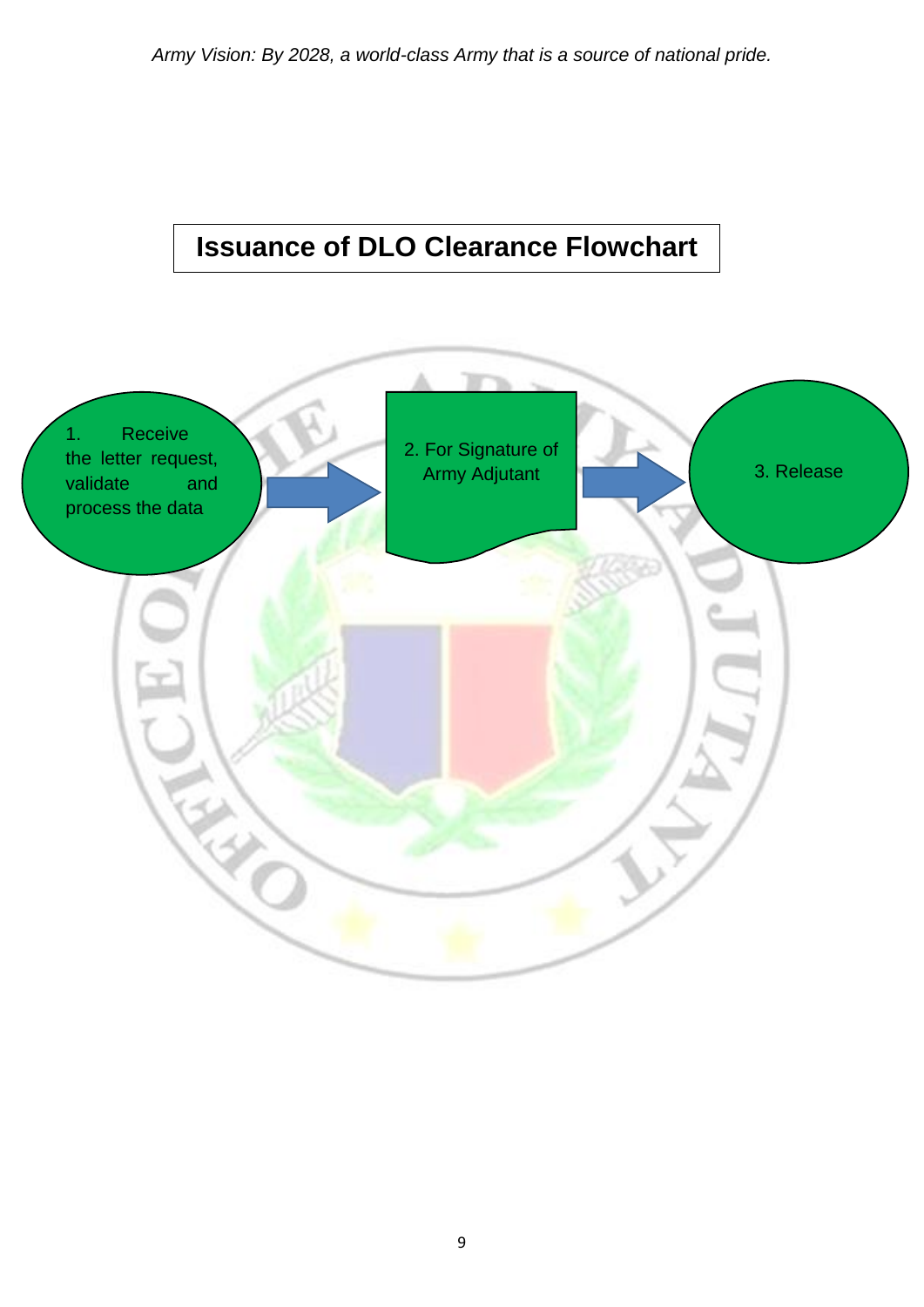#### **1. b. Issuance of Certificate of Bonafide Members for active military personnel and Legal Dependents**

| <b>Duration:</b> | 30 minutes                                                   |
|------------------|--------------------------------------------------------------|
| <b>Schedule:</b> | Monday-Friday (0800H-1700H) No Noon Break                    |
| Who may apply:   | Active Military personnel and Dependents/Legal Beneficiaries |

#### **Requirements:**

- a. Request from Unit/Office
- b. Updated SOI

EN 2

| <b>Step</b>         | <b>Client</b>                                                      | <b>Activity</b>                                                                                                                                         | <b>Key</b><br>branch/pers<br>involved | <b>Fees</b> |
|---------------------|--------------------------------------------------------------------|---------------------------------------------------------------------------------------------------------------------------------------------------------|---------------------------------------|-------------|
| $\overline{2}$<br>3 | <b>Active Military</b><br>personnel and Legal<br><b>Dependents</b> | Receive the letter request,<br>validate and process the<br>data<br>$(20 \text{ mins})$<br>For signature of Admin<br>Officer (10 mins)<br><b>Release</b> | Admin NCO,<br><b>Admin Br</b>         | <b>None</b> |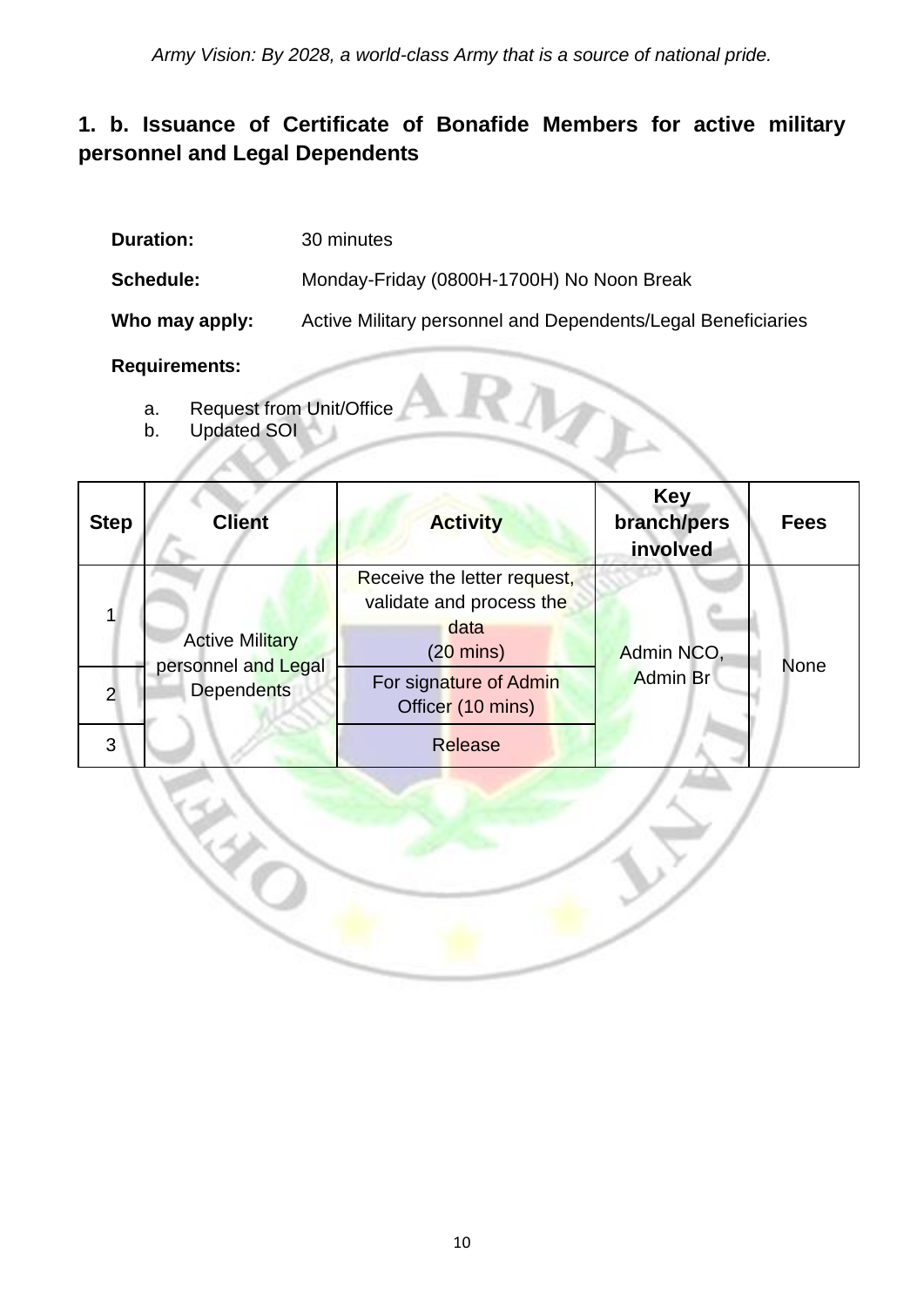# 1. Receive the letter request, validate and process the data 2. For Signature of Admin Officer **1 Administration** 3. Release **Issuance of Certificate of Bonafide Members for active military personnel and Legal Dependents Flowchart**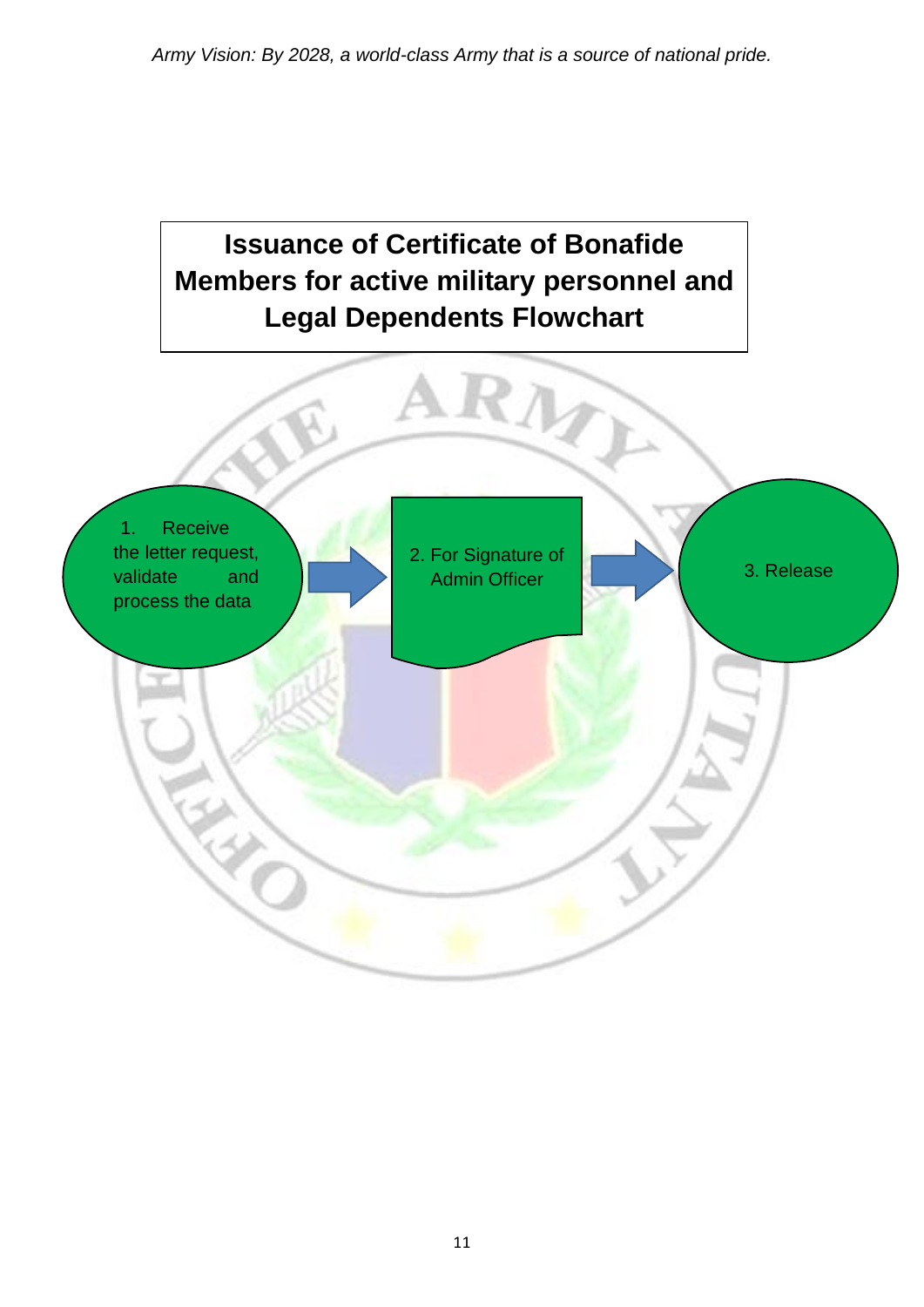#### **1. c. Issuance of The Inspector General Clearance Request for active Military personnel**

| <b>Duration:</b>     | 30 minutes                                |
|----------------------|-------------------------------------------|
| <b>Schedule:</b>     | Monday-Friday (0800H-1700H) No Noon Break |
| Who may apply:       | <b>Active Military personnel</b>          |
| <b>Requirements:</b> |                                           |

- c. Request from Unit/Office
- d. DLO Clearance

EN 2

| <b>Step</b>    | <b>Client</b>          | <b>Activity</b>                                                                        | <b>Key</b><br>branch/pers<br>involved | <b>Fees</b> |
|----------------|------------------------|----------------------------------------------------------------------------------------|---------------------------------------|-------------|
|                | <b>Active Military</b> | Receive the letter request,<br>validate and process the<br>data<br>$(20 \text{ mins})$ | Admin NCO,                            |             |
| $\overline{2}$ | personnel              | For signature of Admin<br>Officer (10 mins)                                            | <b>Admin Br</b>                       | <b>None</b> |
| 3              |                        | <b>Release</b>                                                                         |                                       |             |

L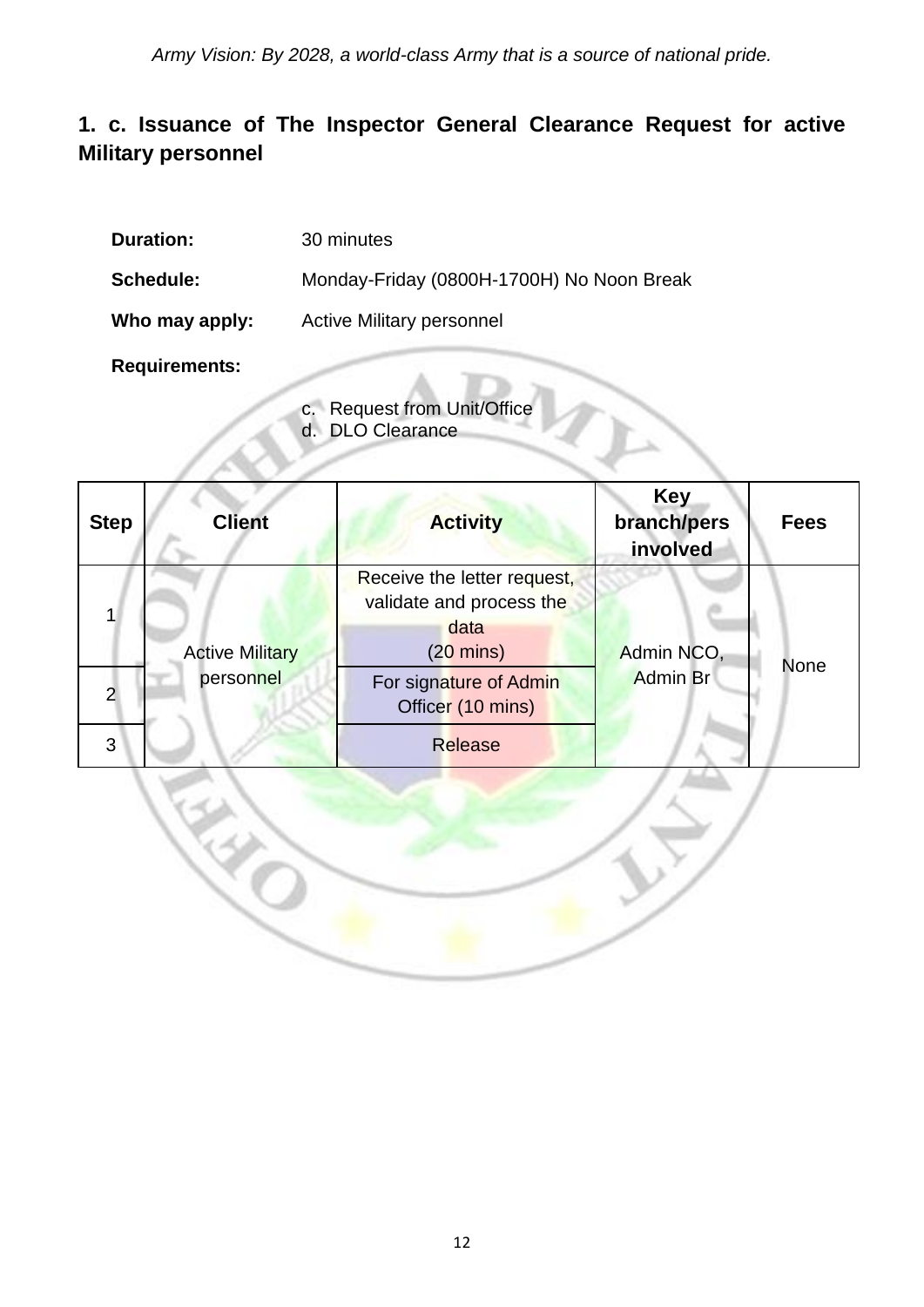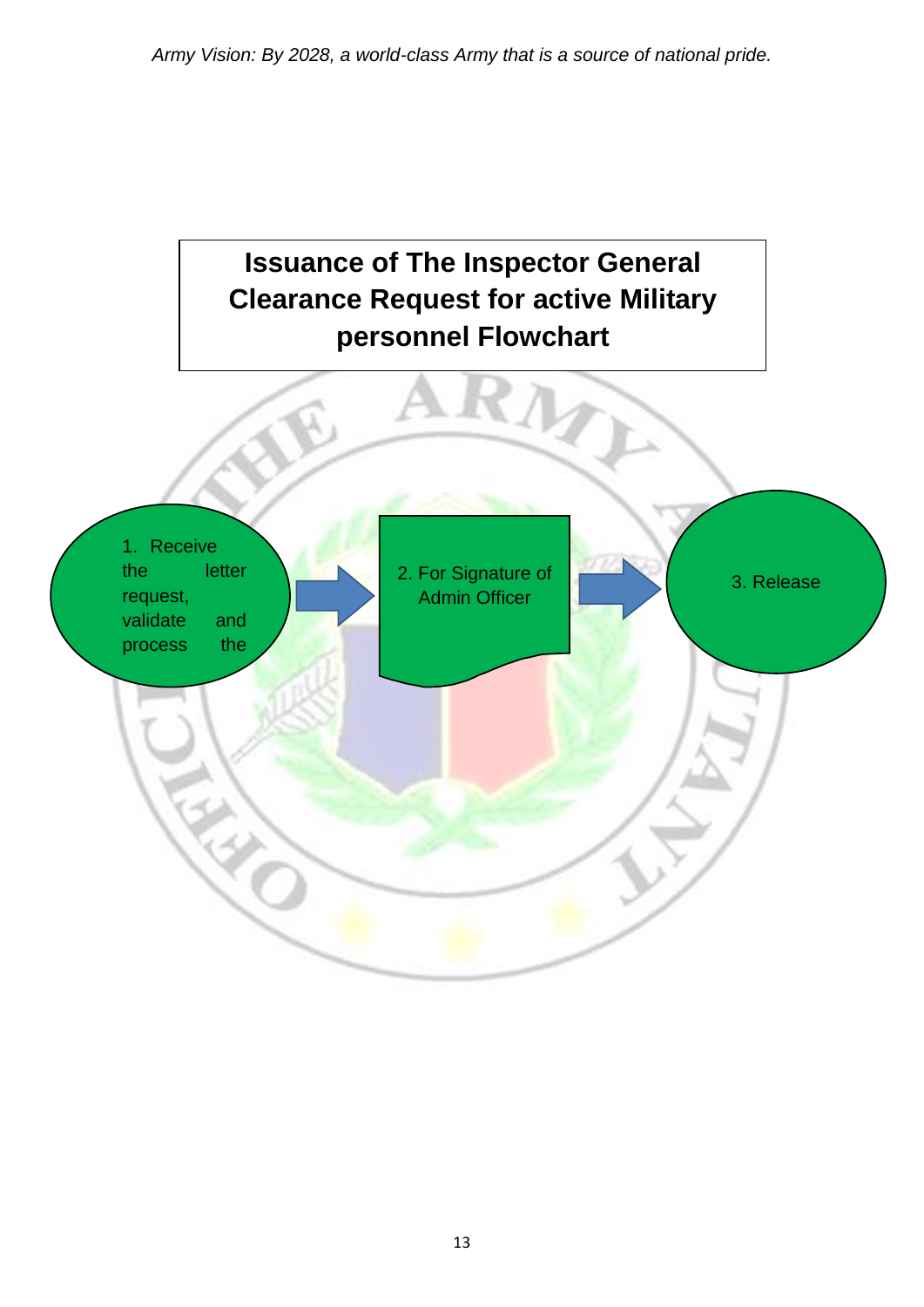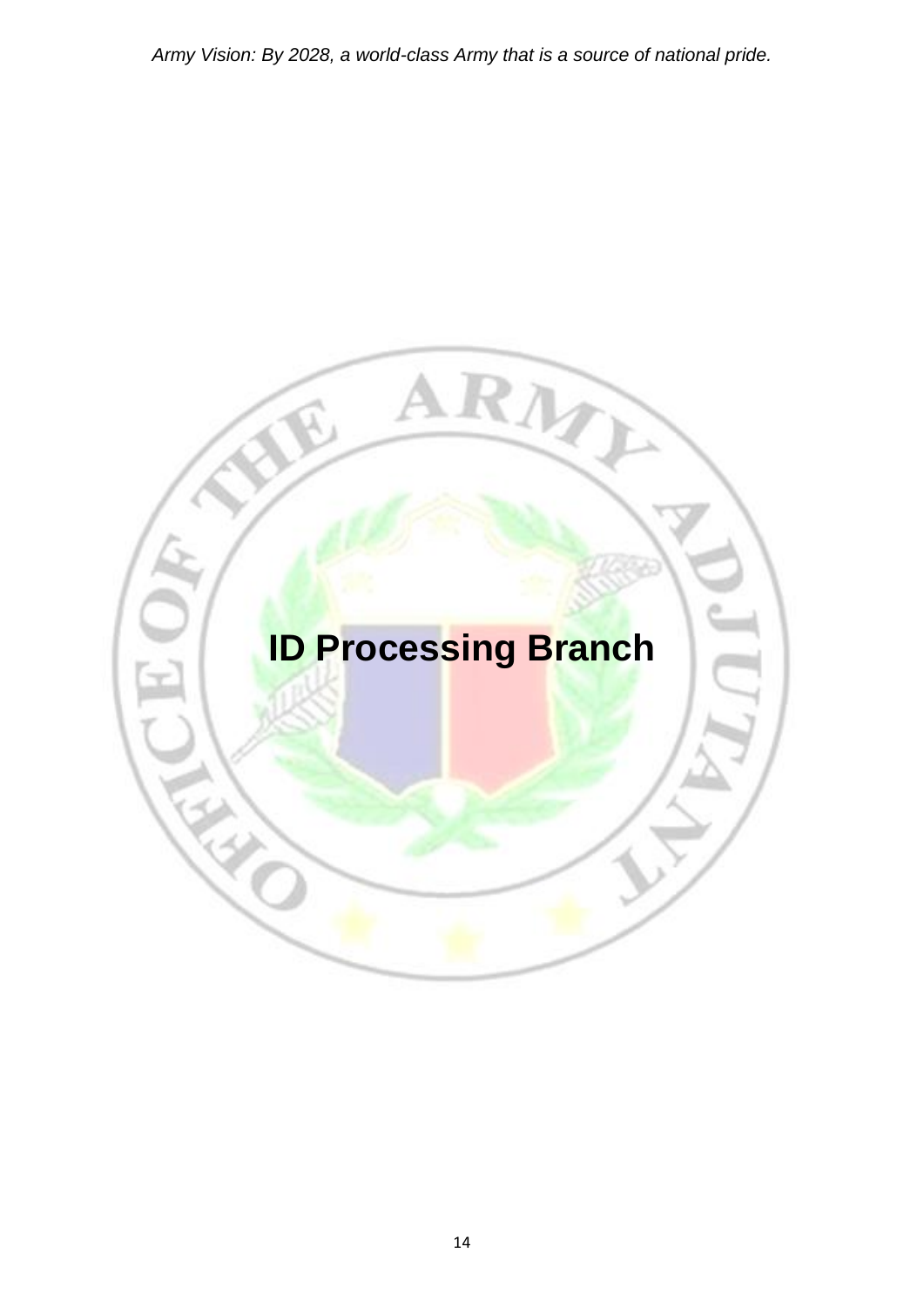| <b>Step</b> | <b>Client</b> | <b>Activity</b> | Key<br>branch/<br>pers<br>involved | <b>Fees</b> |
|-------------|---------------|-----------------|------------------------------------|-------------|
|-------------|---------------|-----------------|------------------------------------|-------------|

#### **2. Issuance of Military, CE and Dependents ID**

| <b>Duration:</b>  | 25 minutes                                  |  |  |                                                          |  |
|-------------------|---------------------------------------------|--|--|----------------------------------------------------------|--|
| <b>Schedule:</b>  | Monday - Friday (0800H-1700H) No Noon Break |  |  |                                                          |  |
| Who may apply:    |                                             |  |  | Active Military Personnel, Civilian Employees, and Legal |  |
| <b>Dependents</b> |                                             |  |  |                                                          |  |

#### **Requirements:**

#### **Active Officer/Enlisted Personnel**

- a. Application form duly accomplished and endorsed by their Admin Officer
- b. Officer Authenticated copy of latest Promotion Order
- EP- Authenticated copy of latest Re-enlistment Order
- c. Surrender Old AFP ID (if lost, attach Affidavit of Loss)

#### **Dependents:**

- a. Application form duly accomplished and endorsed by their Admin Officer
- b. Spouse Authenticated copy of marriage contract issued by NSO
	- Children Authenticated copy of birth certificate issued by NSO (only below 21 years old are qualified dependents)

Parents – Authenticated copy of marriage contract and active personnel birth certificate (for married, age of parents should be 60 years old and above to be qualified)

- c. Authenticated copy of promotion order (Officer)/Re-enlistment order (EP)
- d. Surrender old AFP (if renewal)
- e. Present any valid ID

#### **Civilian Employees** *(Requirements to be processed and endorsed by CPO; OAA facilitates only the picture taking and ID printing)*

- a. Application form duly accomplished and endorsed by their Admin Officer
- b. Original Appointment Order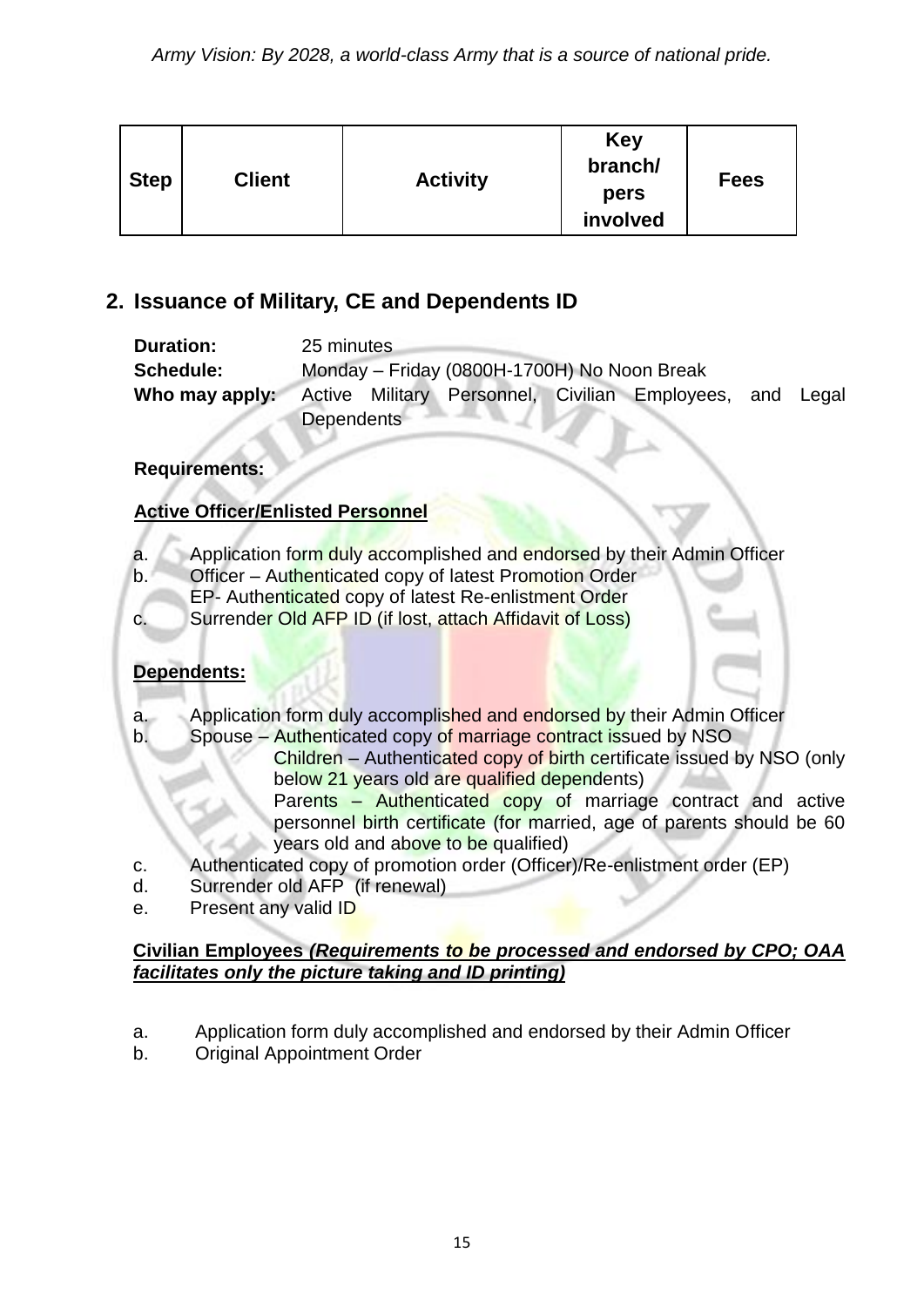|   | <b>Active Military</b><br>Personnel, | Validation/Payment<br>$(15 \text{ mins})$ | IPB, IMB/<br><b>FCPA</b>     | $\trianglerighteq$ 45  |
|---|--------------------------------------|-------------------------------------------|------------------------------|------------------------|
| 2 | Civilian<br>Employees and            | Data Capture (8 mins)                     | <b>Biometric</b><br>NCO, IPB | payment to<br>FCPA for |
| 3 | Legal<br><b>Dependents</b>           | Print (15 mins)                           | Biometric/Proc<br>NCO, IPB   | dependent              |
|   |                                      | Release                                   |                              |                        |

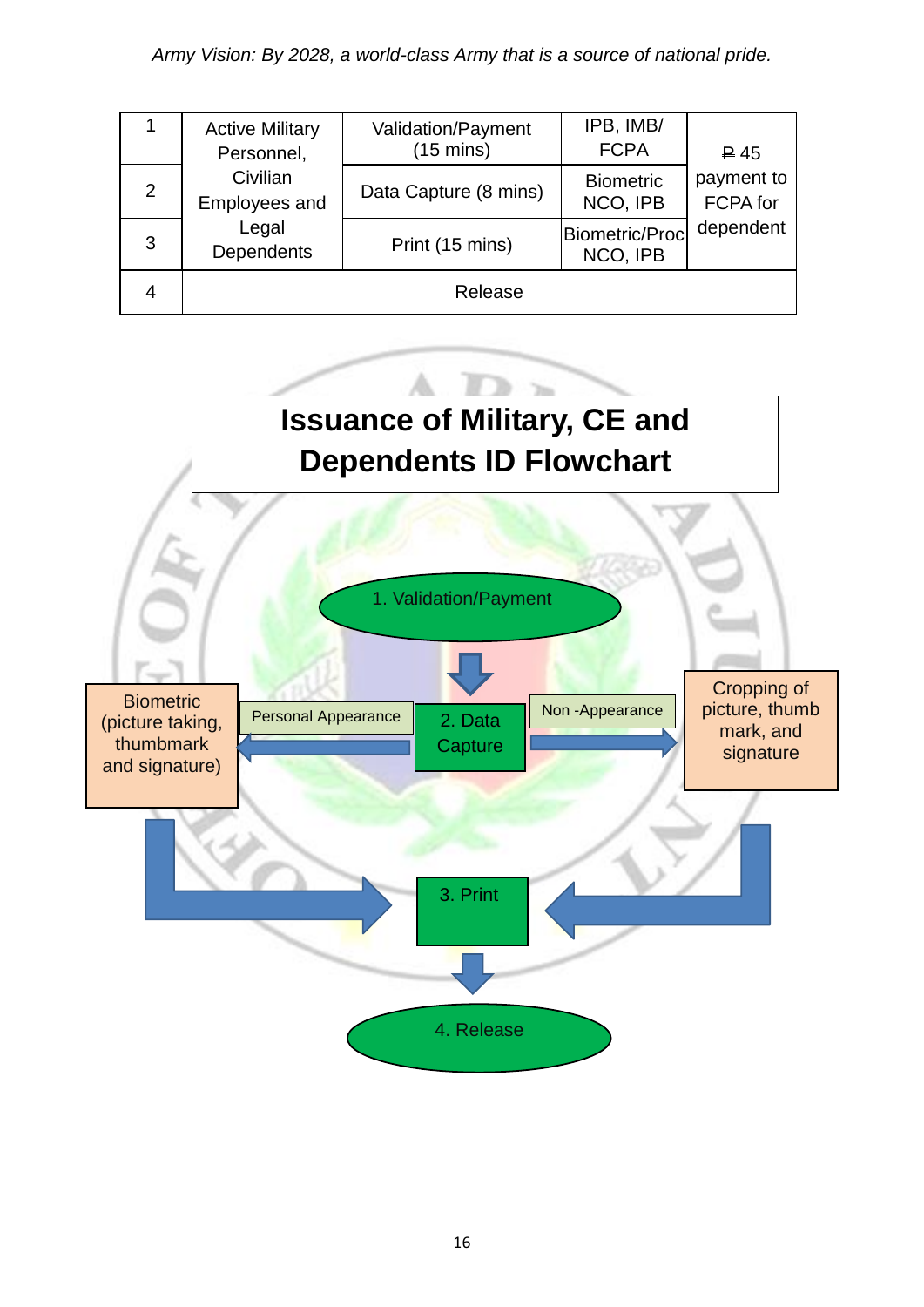# **Information Management Branch**

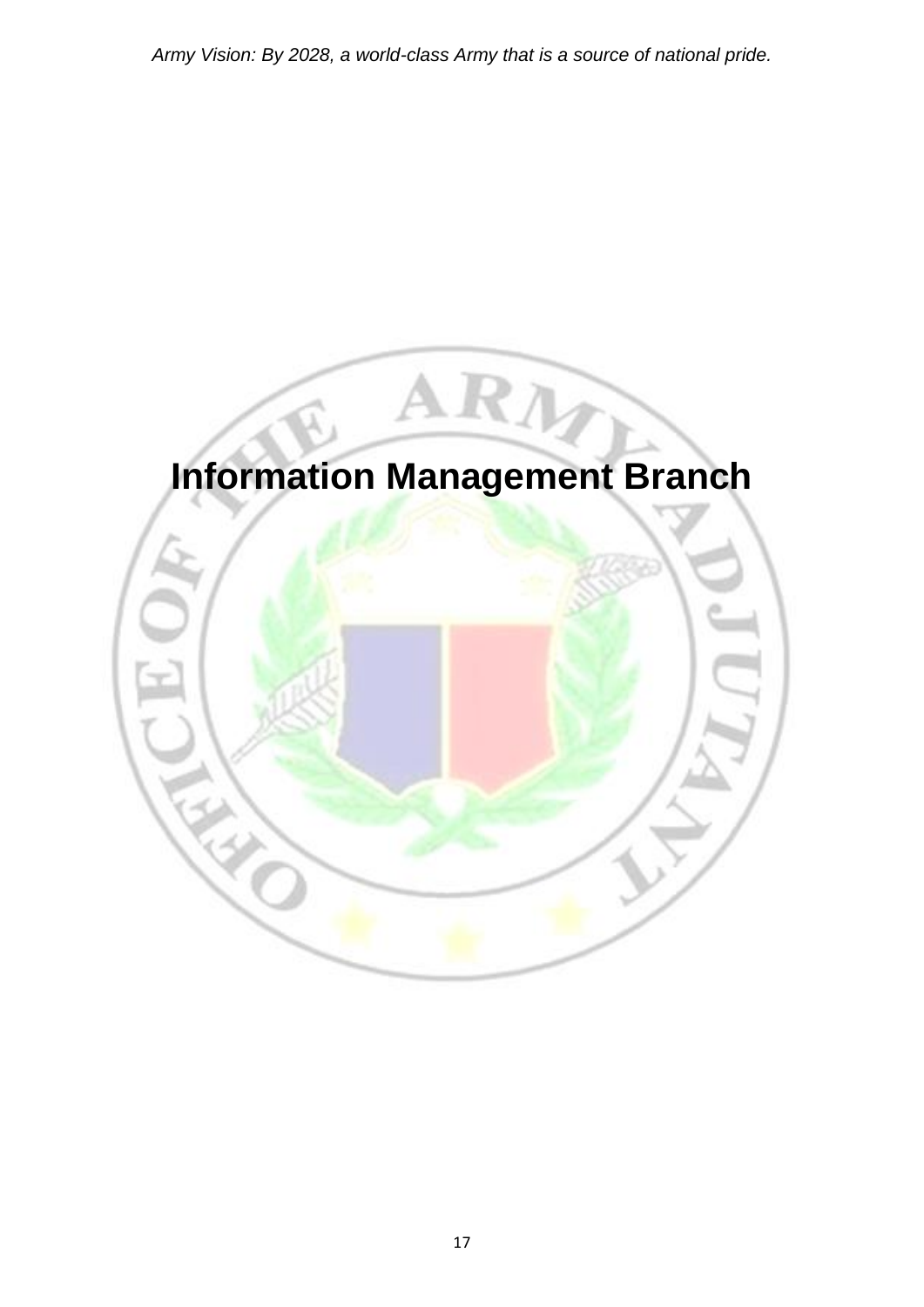#### **3. Updating/Printing of Summary of Information (SOI)**

| <b>Duration:</b> | Updating and Printing $-$ 20-40 minutes                     |
|------------------|-------------------------------------------------------------|
|                  | Printing only - 15 minutes                                  |
| <b>Schedule:</b> | Monday-Friday (0800H-1700H) No Noon Break                   |
| Who may apply:   | Active/ Retired and Separated/Discharged Military Personnel |
|                  |                                                             |

#### **Requirements:**

- a. Military ID/Valid ID
- b. Letter request

E.

c. Supporting Documents (for updating)

|                | C.<br>Supporting Documents (for updating) |                                                                           |                                       |             |  |
|----------------|-------------------------------------------|---------------------------------------------------------------------------|---------------------------------------|-------------|--|
| <b>Step</b>    | <b>Client</b>                             | <b>Activity</b>                                                           | <b>Key</b><br>branch/pers<br>involved | <b>Fees</b> |  |
|                | Active, Retired                           | Receive military ID/Letter<br>request/Supporting Documents<br>(5 minutes) |                                       |             |  |
| $\overline{2}$ | and Separated/<br><b>Discharged</b>       | Record and validate the<br>request (5 minutes)                            | Processing/<br><b>Validation</b>      | <b>None</b> |  |
| 3              | <b>Military</b><br>Personnel              | Update/Print (10-30 minutes)<br>Print only (5 minutes)                    | NCO, IMB                              |             |  |
| 4              |                                           | For Signature of C, IMB                                                   |                                       |             |  |
| 5              |                                           | <b>Release</b>                                                            |                                       |             |  |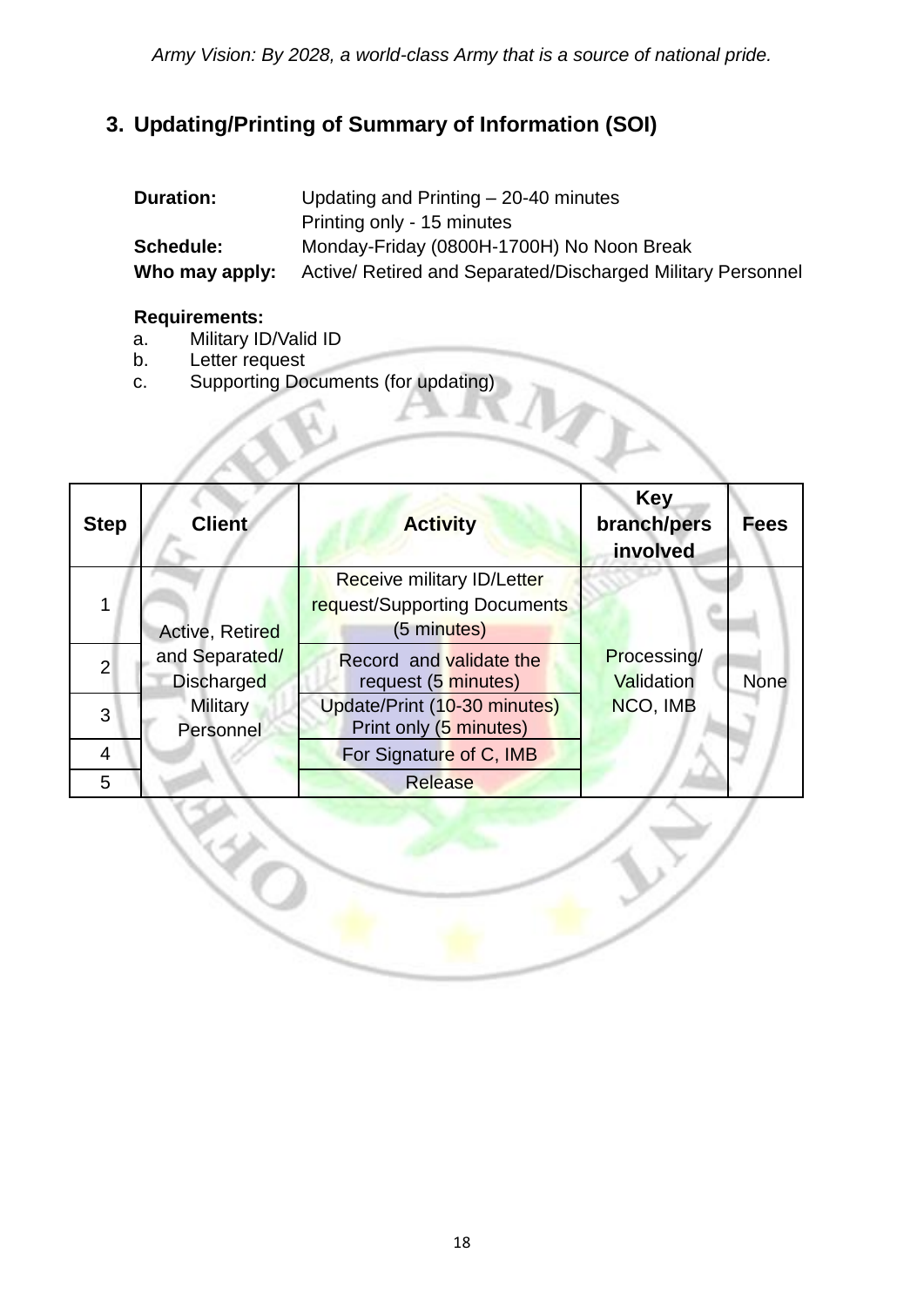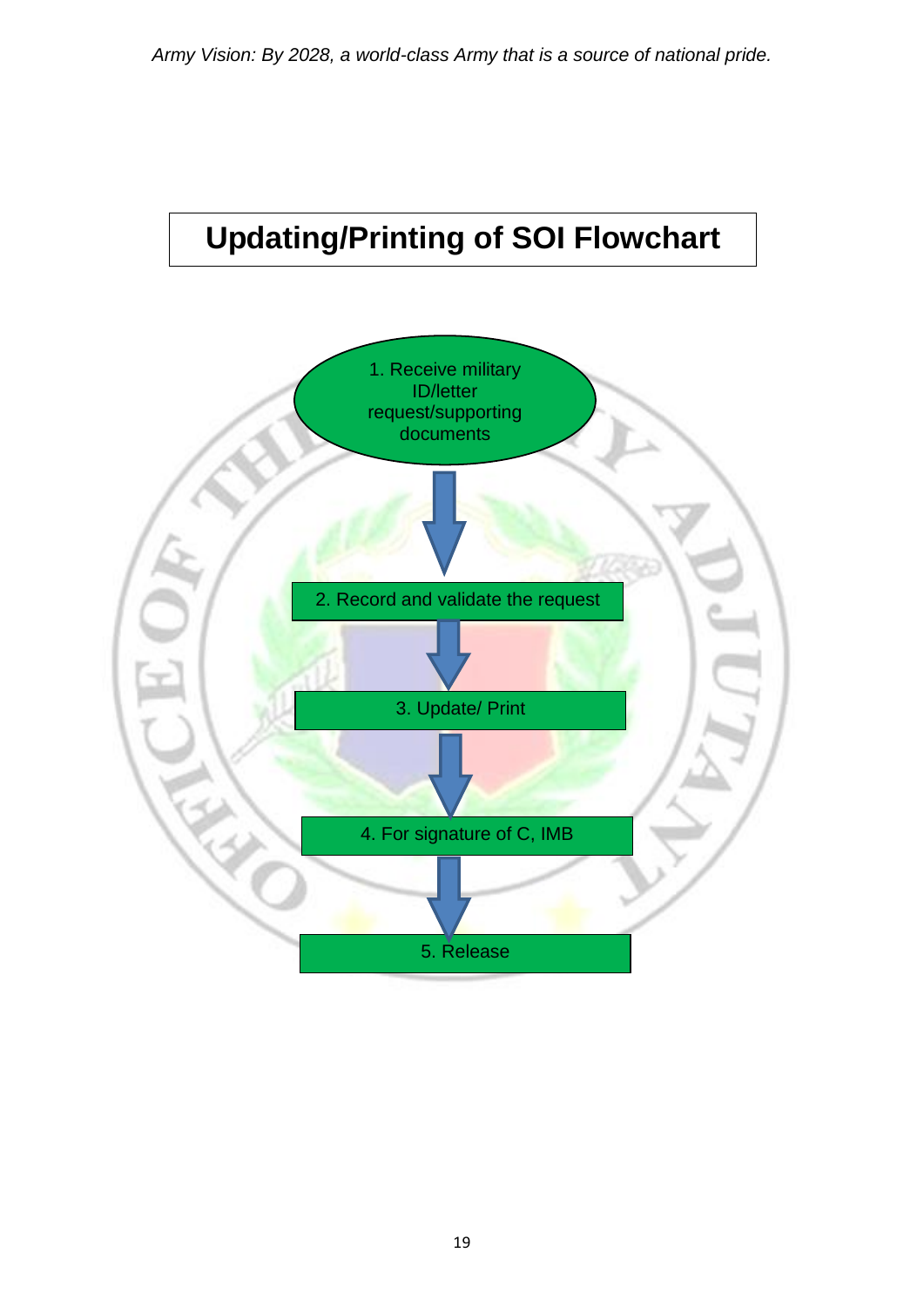# **Pension and Gratuity Assistance Branch**

RIT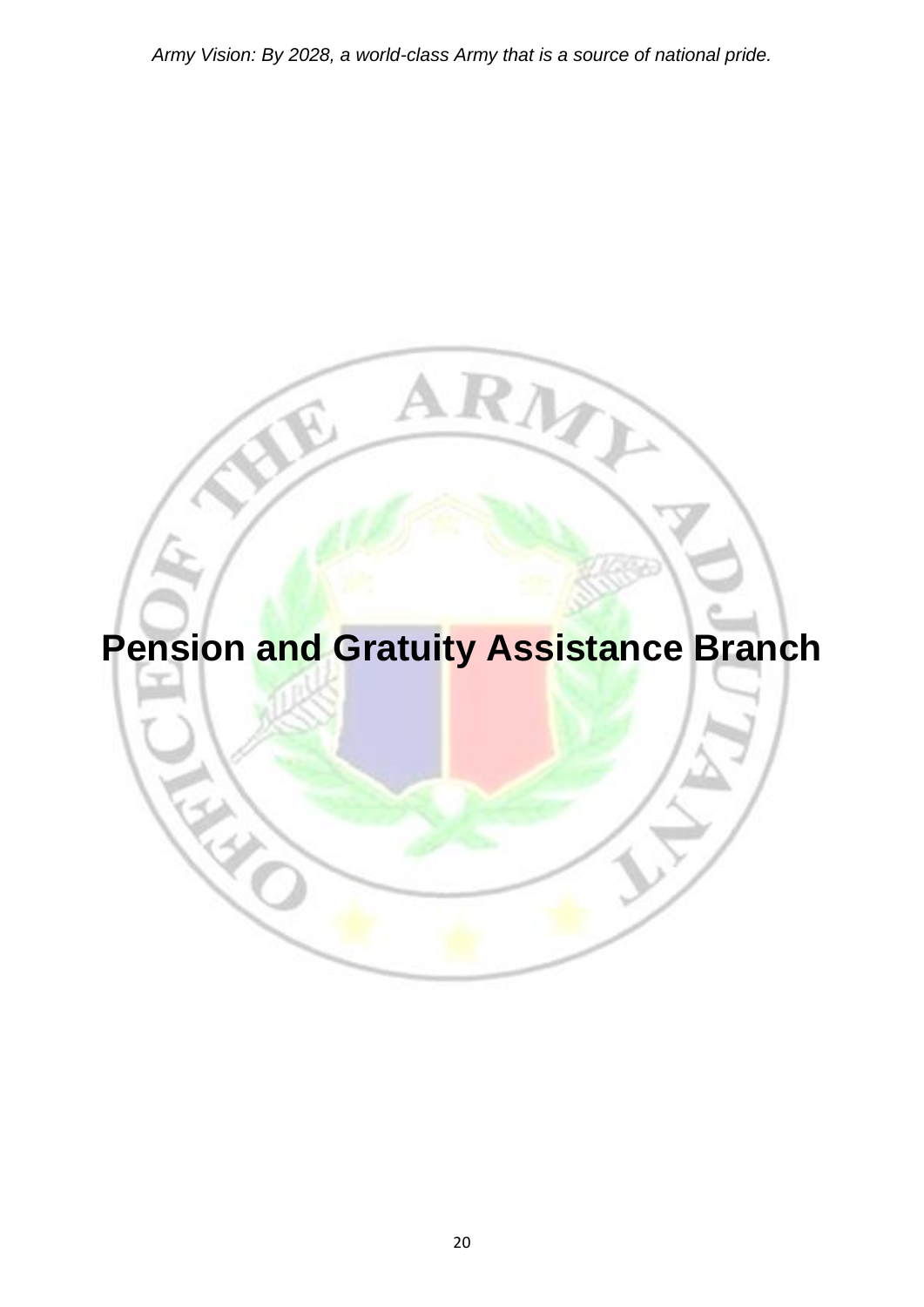#### **4. a. Processing of Retirement/Separation/CDD/Commutation of Unused Leave (CUL)**

| <b>Duration:</b> | (PGAB to Order)<br>Officers: 2-4 months<br>EP: 30 - 45 days |
|------------------|-------------------------------------------------------------|
| <b>Schedule:</b> | Monday-Friday (0800H-1700H) No Noon Break                   |
| Who may apply:   | Active or Ret/Sep/Disch/CDD Military personnel              |

**Requirements:** Please refer to Annex A  $\mathcal{A}$ 

VA 1

| <b>Step</b>    | <b>Client</b>                                                       | <b>Activity</b>                                                                                                                                                                                                                                     | <b>Key</b><br>branch/pers<br>involved | <b>Fees</b> |
|----------------|---------------------------------------------------------------------|-----------------------------------------------------------------------------------------------------------------------------------------------------------------------------------------------------------------------------------------------------|---------------------------------------|-------------|
| 1              |                                                                     | <b>Receive application folder</b>                                                                                                                                                                                                                   |                                       |             |
| $\overline{2}$ | Active or<br>Ret/Sep/<br>Hon Disch<br>/CDD<br>Military<br>Personnel | Check the completeness and authenticity<br>of documents; Draft command clearance;<br>Endorse approval for<br>retirement/separation/CDD/CUL<br>*Officers folder for ret/sep will be<br>forwarded to PGMC for processing of<br>order (5 working days) | <b>OAA</b>                            |             |
| 3              |                                                                     | Approval of Ret/Sep/CDD/CUL<br>(15 days to 3 months)                                                                                                                                                                                                | OP/DND/OCS                            | None        |
| $\overline{4}$ |                                                                     | <b>Issue/ Publish Orders</b><br>(5 working days)                                                                                                                                                                                                    | <b>OTAG/OAA</b>                       |             |
| 5a             |                                                                     | Transmit retirement folder of EP for<br>processing, funding and payment of<br>monthly pension/36 month lump sum<br>(weekly)                                                                                                                         | <b>PGMC</b>                           |             |
| 5 <sub>b</sub> |                                                                     | Prepare and transmit supporting<br>documents for funding and payment of<br>CUL/ Separation (1 working day)                                                                                                                                          | <b>FCPA</b>                           |             |

 $\mathcal{L}$ B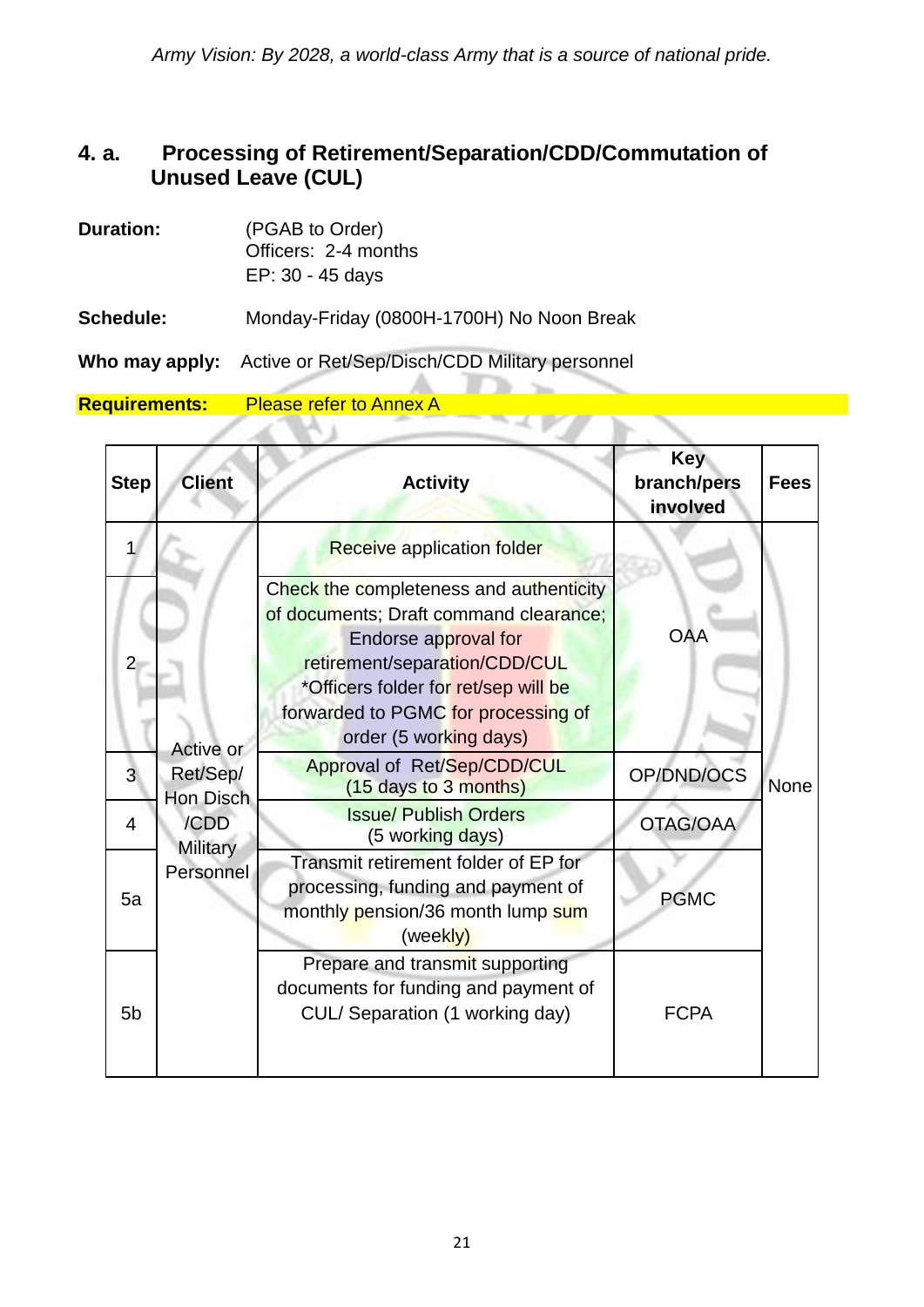#### **Processing of Retirement / Separation / CDD/ Commutation of Unused Leave Flowchart**

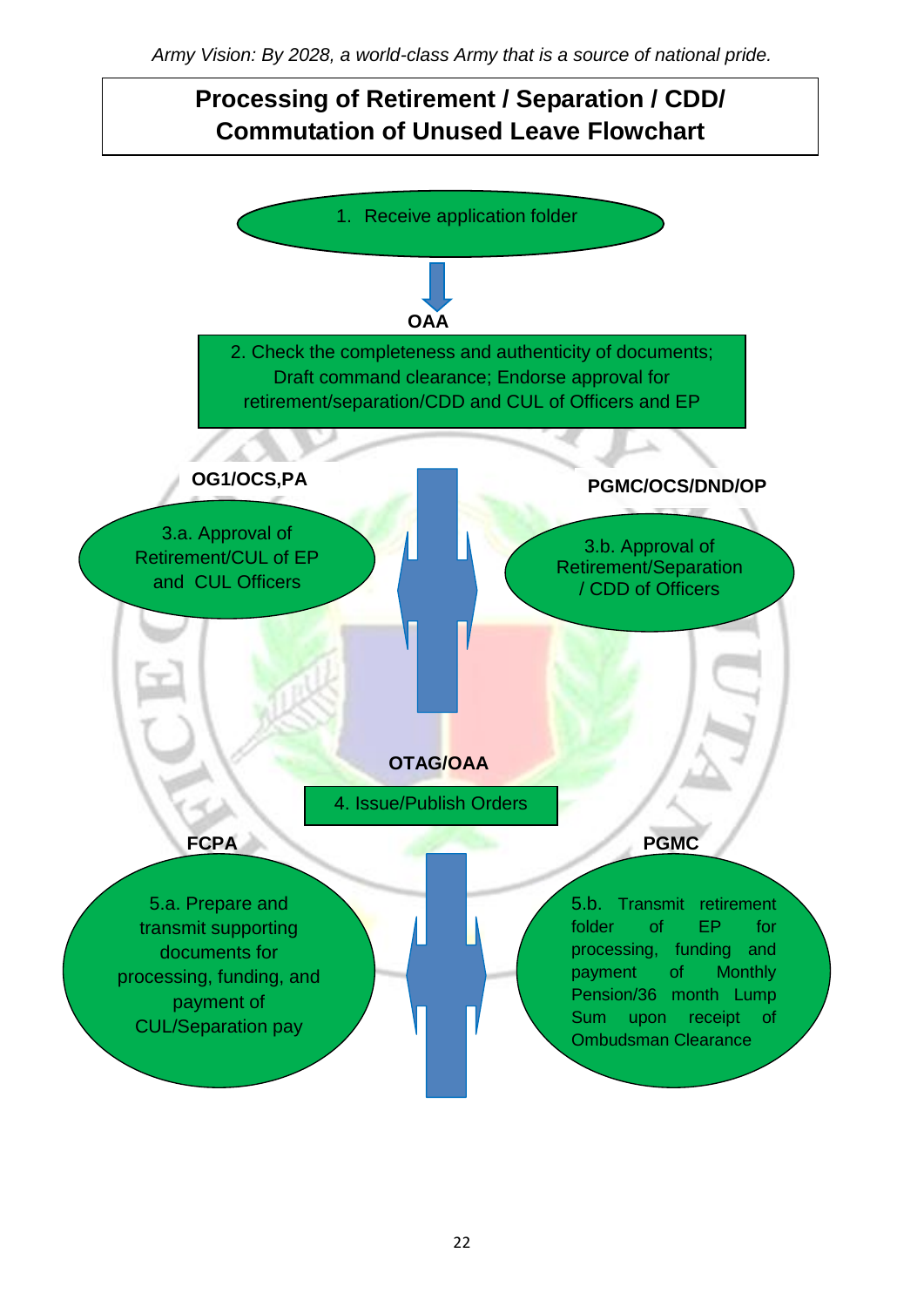#### **4. b. Processing of Survivorship Benefit Claims**

**Duration:** PGAB to Order (Officer: 2-4 Months; EP:30-45 days) **Schedule:** Monday-Friday (0800H-1700H) No Noon Break **Who may apply:** Legal Beneficiaries of Deceased Military Personnel

**Requirements:** Please refer to Annex B

| <b>Step</b>    | <b>Client</b>                         | Activity                                                                                                                                                                                                                                                                    | Key<br>branch/pers<br>involved            | Fees        |
|----------------|---------------------------------------|-----------------------------------------------------------------------------------------------------------------------------------------------------------------------------------------------------------------------------------------------------------------------------|-------------------------------------------|-------------|
| 1              |                                       | Receive application folder                                                                                                                                                                                                                                                  |                                           |             |
| 2a             | Legal<br>benefici                     | Check the completeness and<br>authenticity of documents; draft Battle<br>Casualty Report, Report of Death and<br>Command Clearance; Request for<br>SOS, Cert of Ben and MLFR/Prepare<br>DV for Burial Allowance; Endorse<br>approval for order/pension<br>(15 working days) | <b>OAA</b>                                |             |
| 2 <sub>b</sub> | aries/S<br>urvivor<br>NCO/Li<br>aison | Secure APAO clearance, Statement of<br><b>Last Payment and Declaration of</b><br><b>Legal Beneficiaries and Decree of</b><br><b>Final Distribution</b><br>(15 working days)                                                                                                 | <b>APAO</b><br><b>FCPA</b><br><b>OAJA</b> | <b>None</b> |
| 3              | <b>NCO</b>                            | <b>Approval of Posthumous</b><br>Retirement/Separation/CUL<br>$(15$ working days $-3$ months)                                                                                                                                                                               | OP/DND/OCS                                |             |
| 4a             |                                       | Transmit folder of EP for processing,<br>funding and payment of monthly<br>pension (weekly)                                                                                                                                                                                 | <b>PGMC</b>                               |             |
| 4 <sub>b</sub> |                                       | Prepare and transmit documents for<br>DV/ funding and payment of CUL                                                                                                                                                                                                        | <b>FCPA</b>                               |             |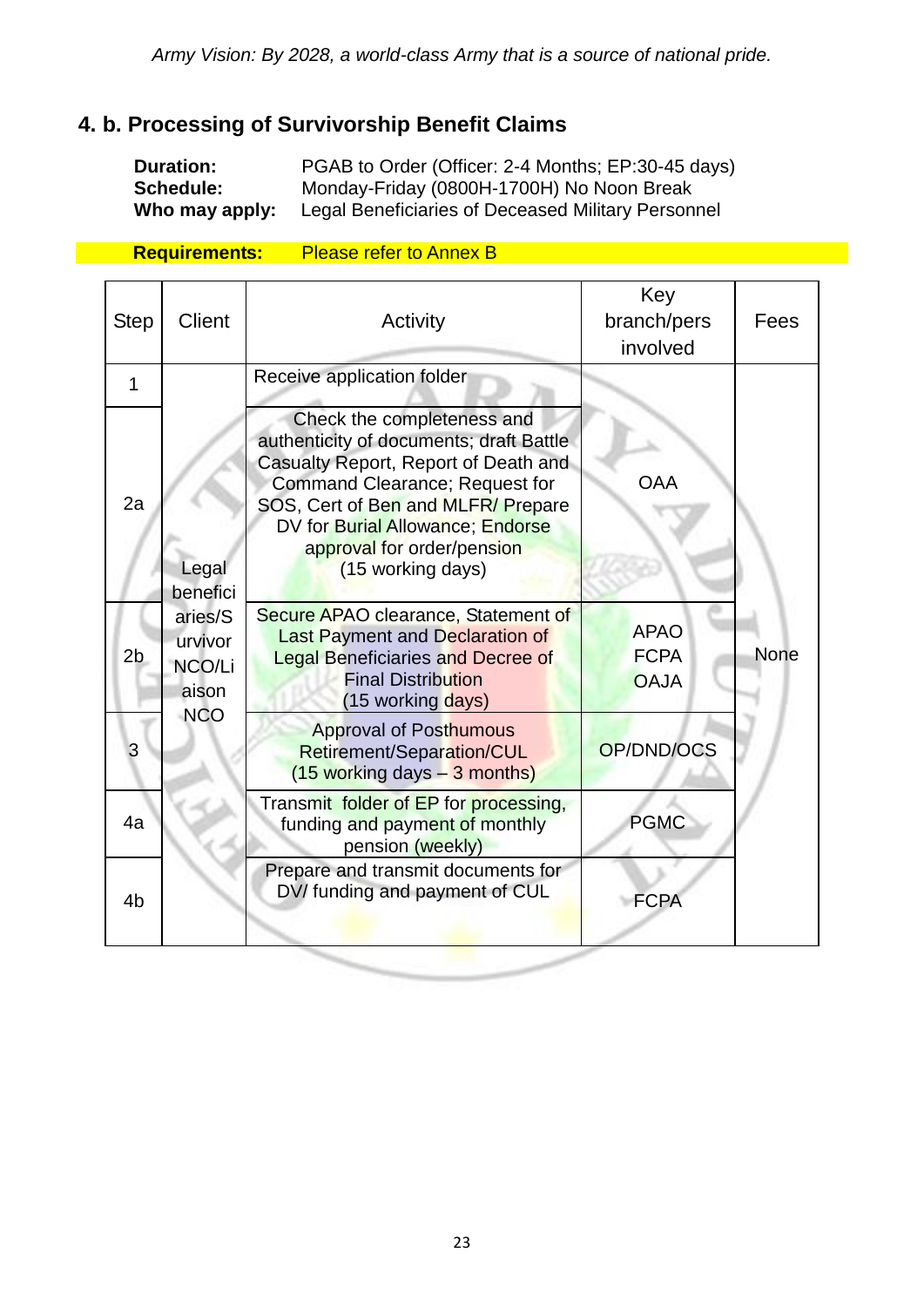![](_page_23_Figure_1.jpeg)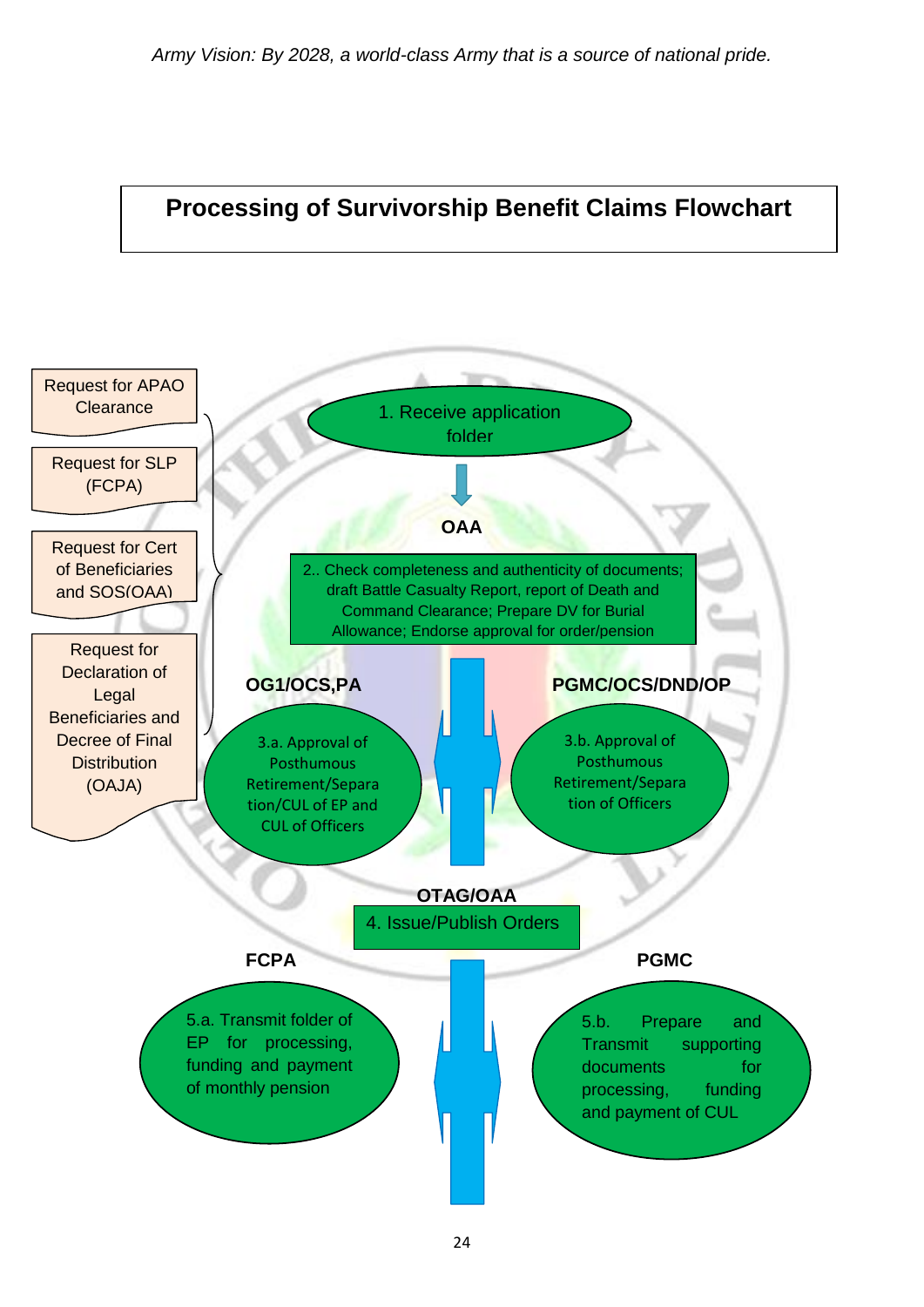![](_page_24_Picture_1.jpeg)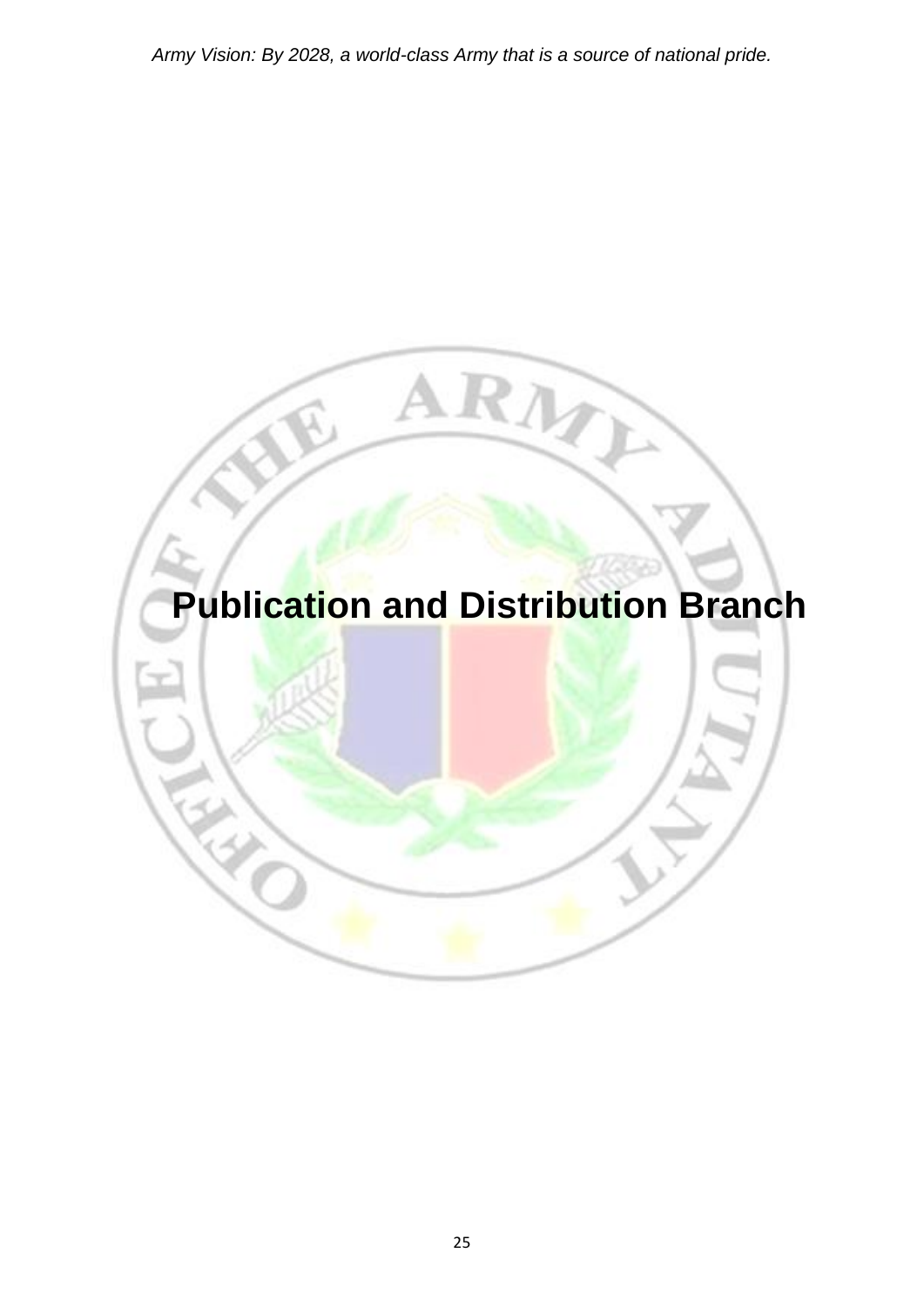#### **5. a. Issuance of General, Special, Letter Orders, and Directives issued by HPA and available GHQ orders**

| <b>Duration:</b> | 10 Minutes                                                                           |
|------------------|--------------------------------------------------------------------------------------|
| <b>Schedule:</b> | Monday – Friday (0800H-1700H) No Noon Break                                          |
| Who may apply:   | Active Military Personnel, Civilian Employees, Reservists<br>and Legal Beneficiaries |

#### **Requirement:**

1.Requests form 2.Military/Valid ID 3.Authority of Order

| <b>Step</b> | <b>Client</b>                                        | <b>Activity</b>                                                                       | <b>Key</b><br>branch/pers<br>involved | <b>Fees</b> |
|-------------|------------------------------------------------------|---------------------------------------------------------------------------------------|---------------------------------------|-------------|
|             | Active Military Personnel,<br>Civilian<br>Employees, | <b>Receive</b><br>the request;<br>military/valid<br>present<br>ID/claim stub (5 mins) | Publication<br>NCO, PDB               | None        |
| C           | Reservists,<br>and<br>Legal<br><b>Dependents</b>     | <b>Verification of Orders</b><br>$(5 \text{ mins})$                                   |                                       |             |
| 3           |                                                      | <b>Release</b>                                                                        |                                       |             |

**Issuance of General, Special, Letter Orders, and Directives issued by HPA and available GHQ orders**

![](_page_25_Figure_7.jpeg)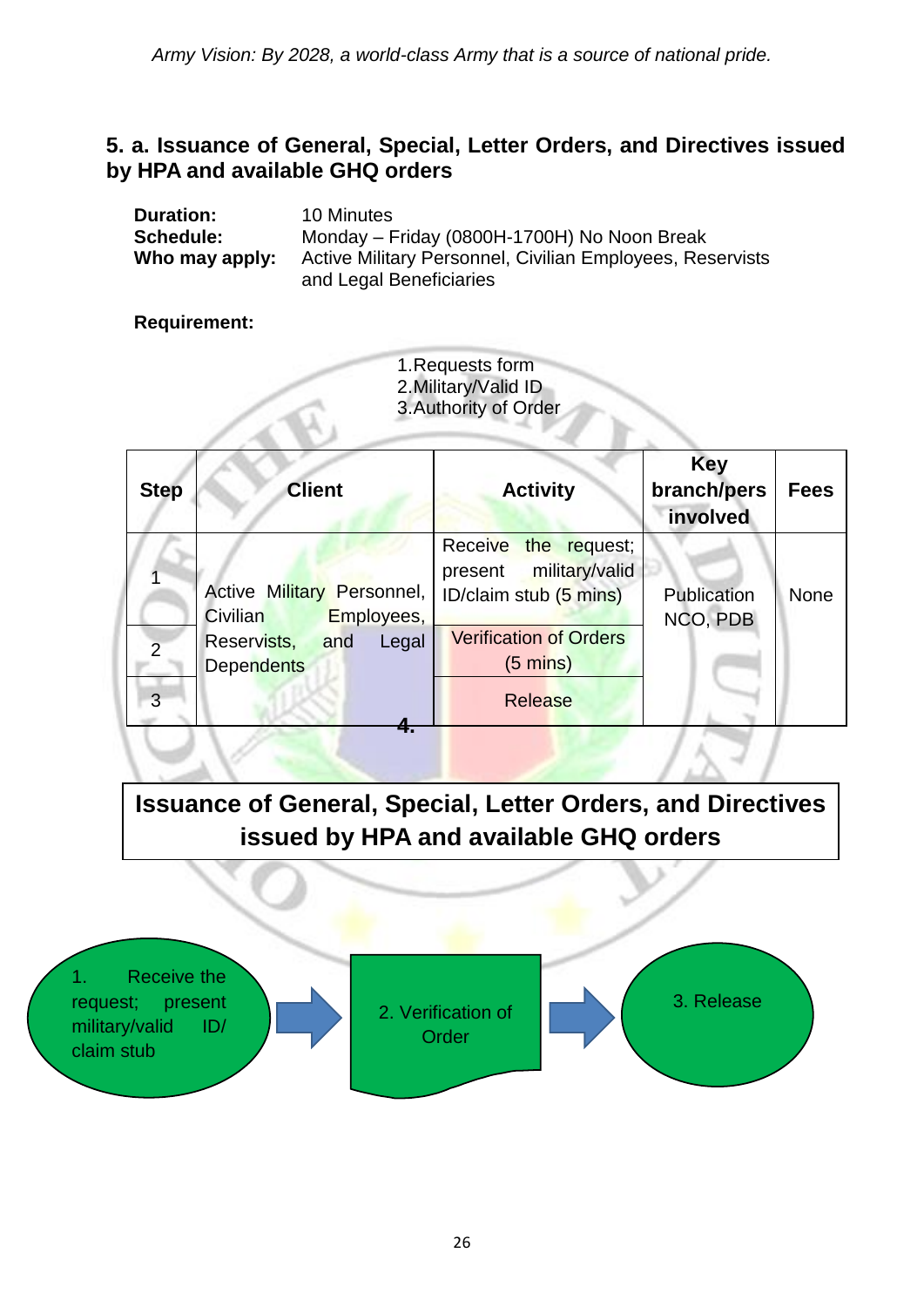#### **5. b. Authentication of current published Orders**

| <b>Duration:</b> | 15 minutes                                               |
|------------------|----------------------------------------------------------|
| <b>Schedule:</b> | Monday-Friday (0800H-1700H) No Noon Break                |
| Who may apply:   | Active military personnel, retired, discharged/separated |

#### **Requirements:**

1. Request form

 $-46$ 

2. Photocopies of orders (years of publication - current year)

**Carl** 

| <b>Step</b>    | <b>Client</b>                                                                   | <b>Activity</b>                                                                         | <b>Key</b><br>branch/<br>pers<br>involved | <b>Fees</b> |
|----------------|---------------------------------------------------------------------------------|-----------------------------------------------------------------------------------------|-------------------------------------------|-------------|
|                | Active/<br>Inactive<br><b>Military</b><br>Personnel/<br>discharge/<br>separated | Receive requests form, photocopies of<br>order published on current year (5<br>minutes) | <b>Pub Branch</b>                         |             |
| $\overline{2}$ |                                                                                 | For signature of C, Publication Branch<br>(10 minutes)                                  | NCO/C, Pub<br><b>Branch</b>               | None        |
| 3              |                                                                                 | Release                                                                                 |                                           |             |

**Authentication of current published Orders Flowchart**

![](_page_26_Figure_8.jpeg)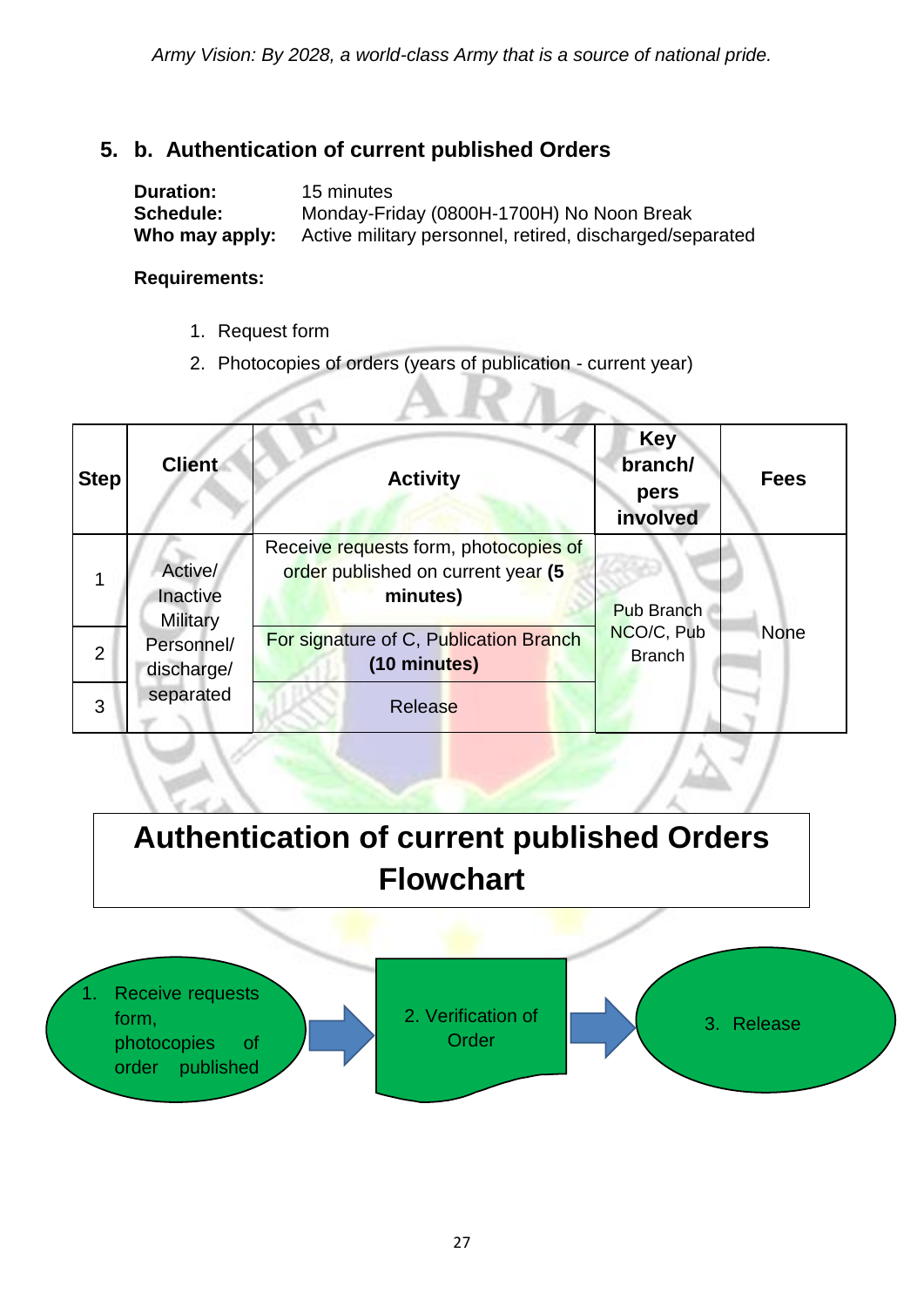![](_page_27_Picture_1.jpeg)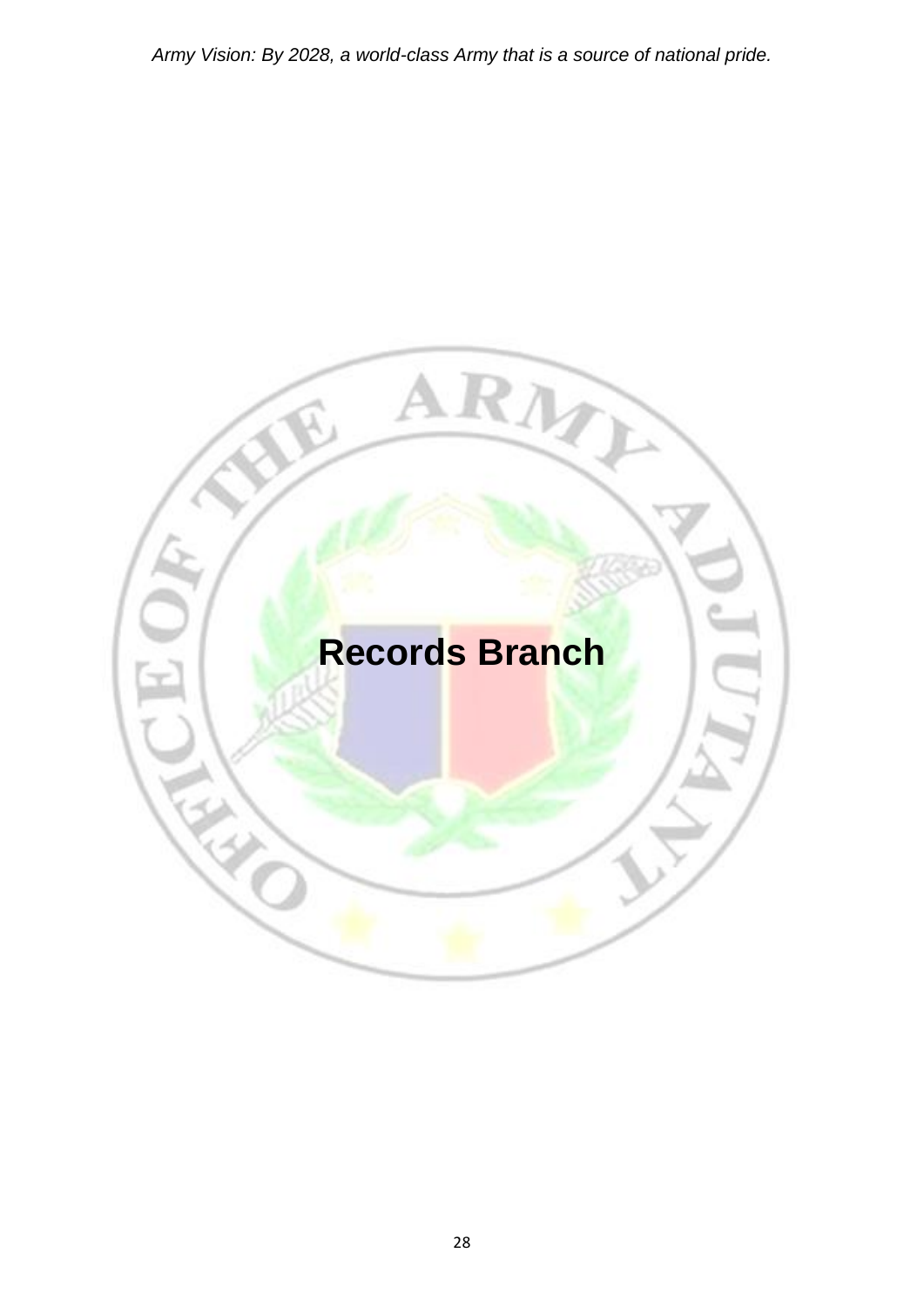#### 6. **a. Issuance of Statement of Service, Leave Records for active/ inactive military personnel and Certificate of Complete Records for Reenlistment**

| <b>Duration:</b> | 3 days                                         |
|------------------|------------------------------------------------|
| Schedule:        | Monday-Thursday (0800H-1700H) No Noon Break    |
|                  | Friday (Project day) – receipt of request only |
| Who may apply:   | <b>Active/Inactive Military Personnel</b>      |

#### **Requirements:**

#### **Request duly signed by Admin Officer/ S1 of the unit**

*\*If Military Personnel File (MPF) is incomplete submit the following requirements:*

#### **Military Personnel applying for ETAD/SOT, Retirement/Separation/Reenlistment**

Personnel Action Form Post Card Size Picture of applicant Latest Family Picture Statement of Service/Leave Record from Unit Appointment Order (Officer) Call to Military Training Order (EP) CAD Order and SOT Order (Officer) Original Enlistment Order and Two Latest Reenlistment Order (EP) All promotion Orders Amendment Order (if any) Birth Certificate (NSO) Birth Certificate of Spouse and Children (NSO) Marriage Contract of Spouse or Parents (if single) Duly accomplished Personal History Statement (PHS) Awards/Decorations Medical/Dental Records

#### **Additional Requirements for Retirement**

- a. Statement of Last Payment
- b. Post Card Size Picture of Spouse

#### **Additional Requirements, if with Civilian Service**

- a. Confirmation from HPA
- b. Appointment Order
- c. Service Records

#### **Additional Requirements for Retirement/Separation with CDD**

- a. Confirmation Order of CDD from HPA
- b. CDD worksheet from AFPMC
- c. CDD Order from AFPMC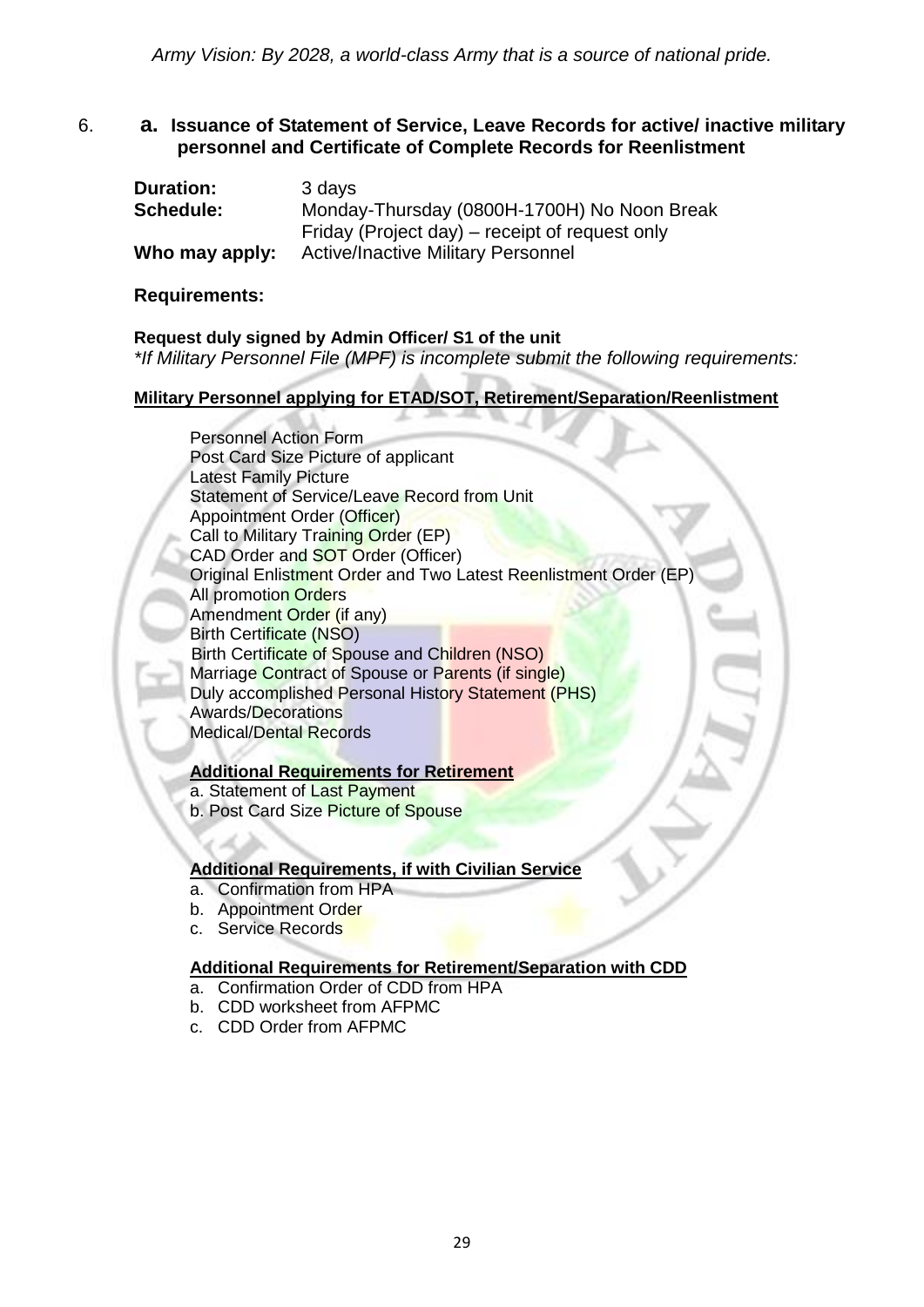| <b>Step</b>    | <b>Client</b>                                              | <b>Activity</b>                                                                               | <b>Key</b><br>branch/pers<br>involved     | <b>Fees</b> |
|----------------|------------------------------------------------------------|-----------------------------------------------------------------------------------------------|-------------------------------------------|-------------|
| 1              |                                                            | Receive<br>request/application<br>letter<br>folder                                            |                                           |             |
| $\overline{2}$ | Active/<br><b>Inactive</b><br><b>Military</b><br>Personnel | Records/<br>SOS/Leave<br>the<br><b>Process</b><br>Certification for Reenlistment/<br>(2 days) | Duty on desk<br>/Processing<br>NCO/C, Rec | <b>None</b> |
| 3              |                                                            | For<br>Records<br>C,<br>signature<br><sub>of</sub><br>Branch/Army Adjutant (1 day)            | Branch/AA                                 |             |
| 4              |                                                            | Release                                                                                       |                                           |             |

![](_page_29_Picture_2.jpeg)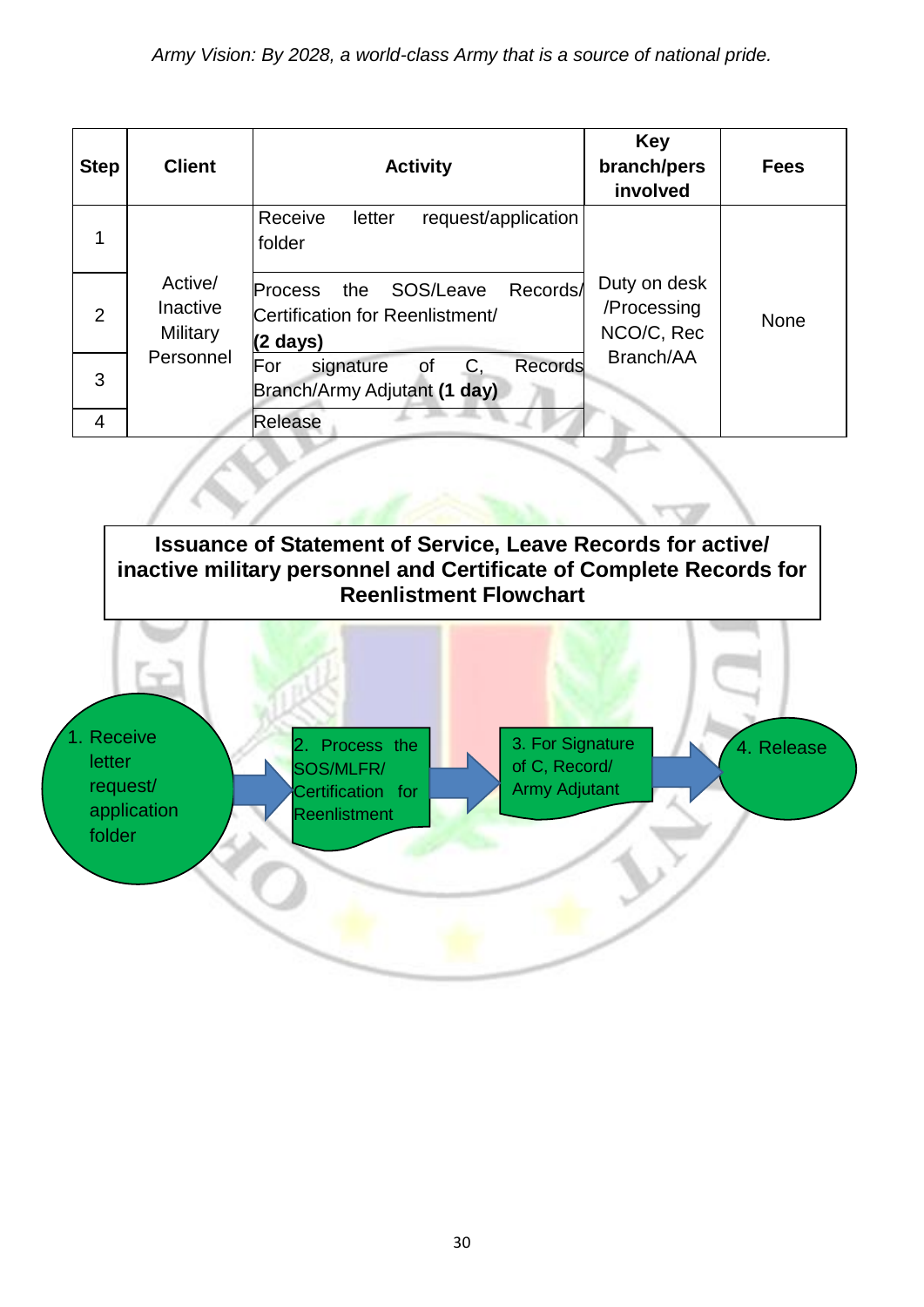#### **5. b. Issuance SOS, Leave Records, Certification of Legal Beneficiaries and Bonafide members (Death)**

**Duration:** 5 hours **Schedule:** Monday-Friday (0800H-1700H) No Noon Break<br> **Who may apply:** Legal Beneficiaries **Who may apply:** 

**Requirements:**

- 1. MPF
- 2. Letter Request/ Request Form
- 3. Certificate of Beneficiaries from Unit
- 4. Casualty Report
- 5. Death Certificate (NSO)

| <b>Step</b>    | <b>Client</b> | <b>Activity</b>                                                     | Key branch/ pers<br>involved | <b>Fees</b> |
|----------------|---------------|---------------------------------------------------------------------|------------------------------|-------------|
|                |               | letter<br>Receive<br>request/application folder                     |                              |             |
| $\overline{2}$ |               | SOS/Leave<br>the<br><b>Process</b><br>Records/<br>Certificate<br>of | desk<br><b>Duty</b><br>on    |             |
|                | Legal         | <b>Bonafide</b><br><b>Beneficiaries</b> and                         | /Processing                  | <b>None</b> |
|                | beneficiaries | members                                                             | NCO/C,<br>Rec                |             |
|                |               | (3 hours)                                                           | <b>Branch/AA</b>             |             |
| 3              |               | For signature of C, Records                                         |                              |             |
|                |               | Branch/Army<br>Adjutant<br>(2)                                      |                              |             |
|                |               | hours)                                                              |                              |             |
| 4              |               | <b>Release</b>                                                      |                              |             |

**Issuance SOS, Leave Records, Certification of Legal Beneficiaries and Bonafide members (Death) Flowchart**

![](_page_30_Figure_11.jpeg)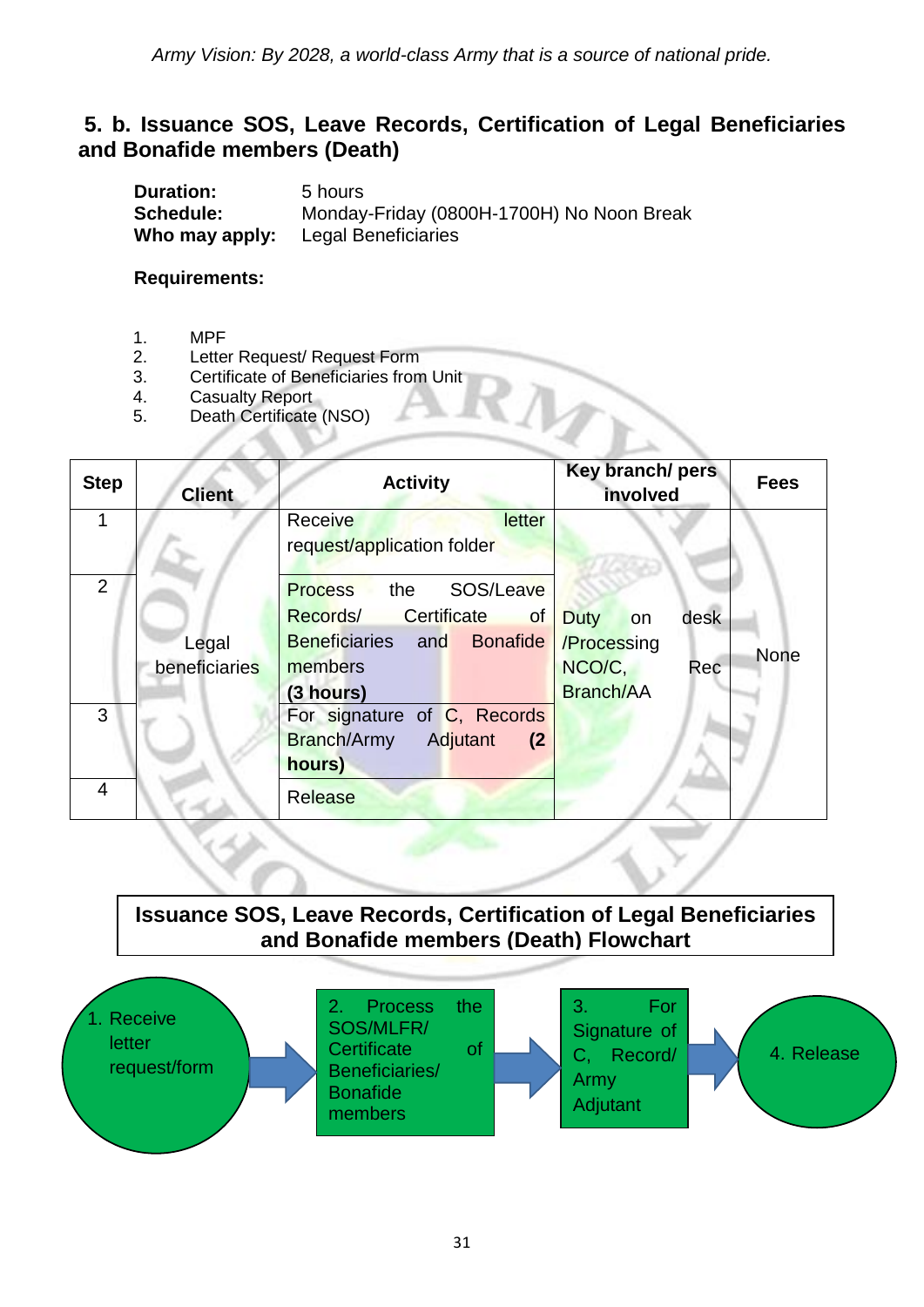#### **5. c. Authentication of SOS, Leave Records and Orders**

| <b>Duration:</b> | 1 hour                                                       |
|------------------|--------------------------------------------------------------|
| Schedule:        | Monday-Thursday (0800H-1700H) No Noon Break                  |
|                  | Friday (project day) – receipt of requests only              |
| Who may apply:   | Active/inactive/retired military personnel/ legal dependents |

#### **Requirements:**

- 1. SOS and Leave Records
	- a. Letter request/ request form
	- b. Original copy of signed SOS and Leave Records
	- c. Photocopies of signed SOS and Leave Records for authentication
- 2. For orders
	- a. Request form
	- b. Photocopies of orders (years of publication previous years)

| <b>Step</b>    | <b>Client</b>                                          | <b>Activity</b>                                                                                                                                                                                                             | <b>Key branch/ pers</b><br>involved                             | <b>Fees</b> |
|----------------|--------------------------------------------------------|-----------------------------------------------------------------------------------------------------------------------------------------------------------------------------------------------------------------------------|-----------------------------------------------------------------|-------------|
|                | Active/<br>Inactive<br>Military<br>Personnel<br>/Legal | Receive<br>requests/<br>letter<br>requests form, original copy of<br>SOS and<br>signed<br>Leave<br>records, photocopies of SOS<br>Records/<br>Leave<br>and<br>photocopies of order published<br>on previous years (10 mins) | desk<br>Duty<br>on<br>/Processing<br>NCO/C,<br>Rec<br>Branch/AA | <b>None</b> |
| $\overline{2}$ | beneficiaries                                          | For signature of C, Records<br>Branch Adjutant (50 mins)                                                                                                                                                                    |                                                                 |             |
| 3              |                                                        | Release                                                                                                                                                                                                                     |                                                                 |             |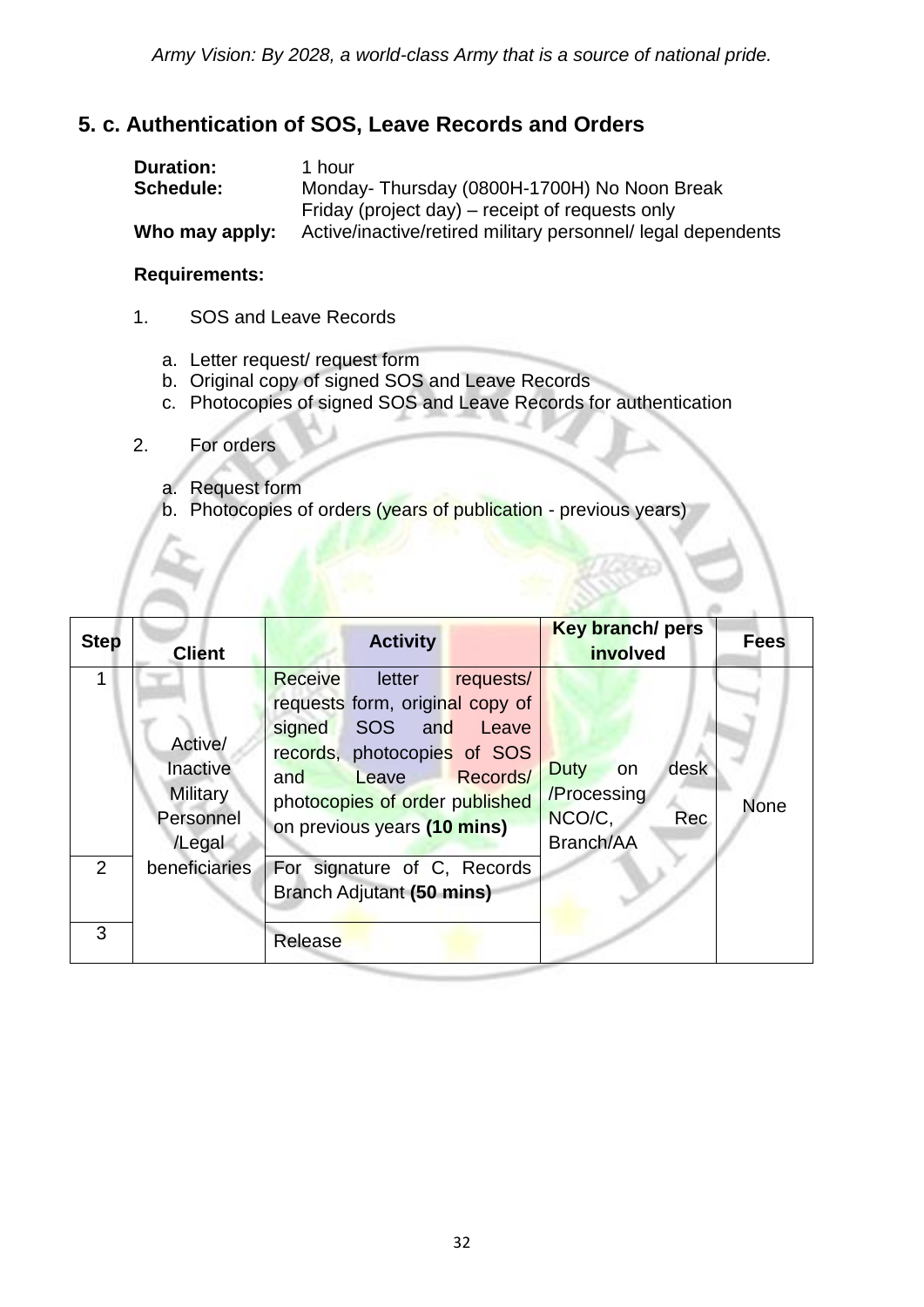## **Authentication of SOS, Leave Records and Orders**

![](_page_32_Figure_2.jpeg)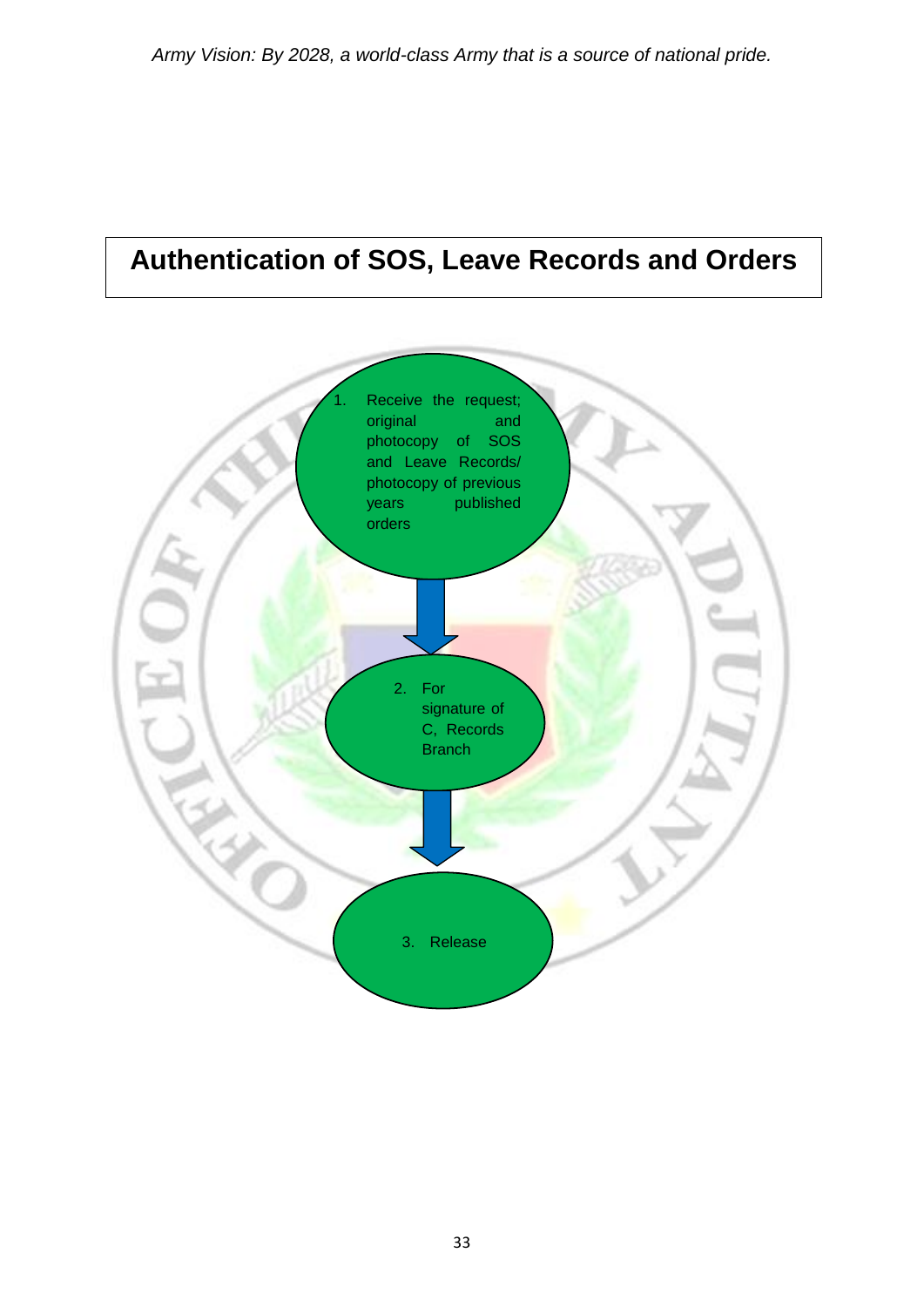#### **CUSTOMER FEEDBACK FORM**

 Pinapahalagahan namin ang inyong mga puna. Nais naming malaman kung paano mapabuti ang paghahatid ng aming serbisyo sa pamamagitan ng pagtugon ninyo sa papel na ito. Lagyan ng tsek ang kahon ayon sa inyong sagot:

| Uri ng transaksyon:                                    |                                    |
|--------------------------------------------------------|------------------------------------|
| <b>DLO Clearance</b>                                   | ement of Service                   |
| Certificate for bonafide members & legal beneficiaries | eave Records                       |
| Summary of Information                                 | tary/Dependent's ID                |
| Copy of GO, SO, LO & Directives                        | <b>Survivorship Benefit Claims</b> |
| Retirement/Separation/CDD/Commutation of Unused Leave  |                                    |
| Others (Pls Specify):                                  |                                    |
|                                                        |                                    |
| Kalidad ng serbisyo                                    |                                    |
| Pagiging Magalang                                      |                                    |
| Kabilisan ng Serbisyo                                  |                                    |
| Kaalaman at Kakayahan sa pagbibigay<br>serbisyo        |                                    |
| <b>Pasilidad</b>                                       |                                    |
| Kaginhawaan                                            |                                    |
| Kalinisan                                              |                                    |
| Sapat                                                  |                                    |
| Pangkalahatang Serbisyo                                |                                    |

**Karagdagang mungkahi para mapabuti ang aming serbisyo o mensaheng gustong ipaabot:**

\_\_\_\_\_\_\_\_\_\_\_\_\_\_\_\_\_\_\_\_\_\_\_\_\_\_\_\_\_\_\_\_\_\_\_\_\_\_\_\_\_\_\_\_\_\_\_\_\_\_\_\_\_\_\_\_\_\_\_\_\_\_\_\_\_\_\_\_\_\_\_\_\_\_\_\_\_

\_\_\_\_\_\_\_\_\_\_\_\_\_\_\_\_\_\_\_\_\_\_\_\_\_\_\_\_\_\_\_\_\_\_\_\_\_\_\_\_\_\_\_\_\_\_\_\_\_\_\_\_\_\_\_\_\_\_\_\_\_\_\_\_\_\_\_\_\_\_\_\_\_\_\_\_\_

#### *Maraming salamat po sa inyong pagpapaunlak.*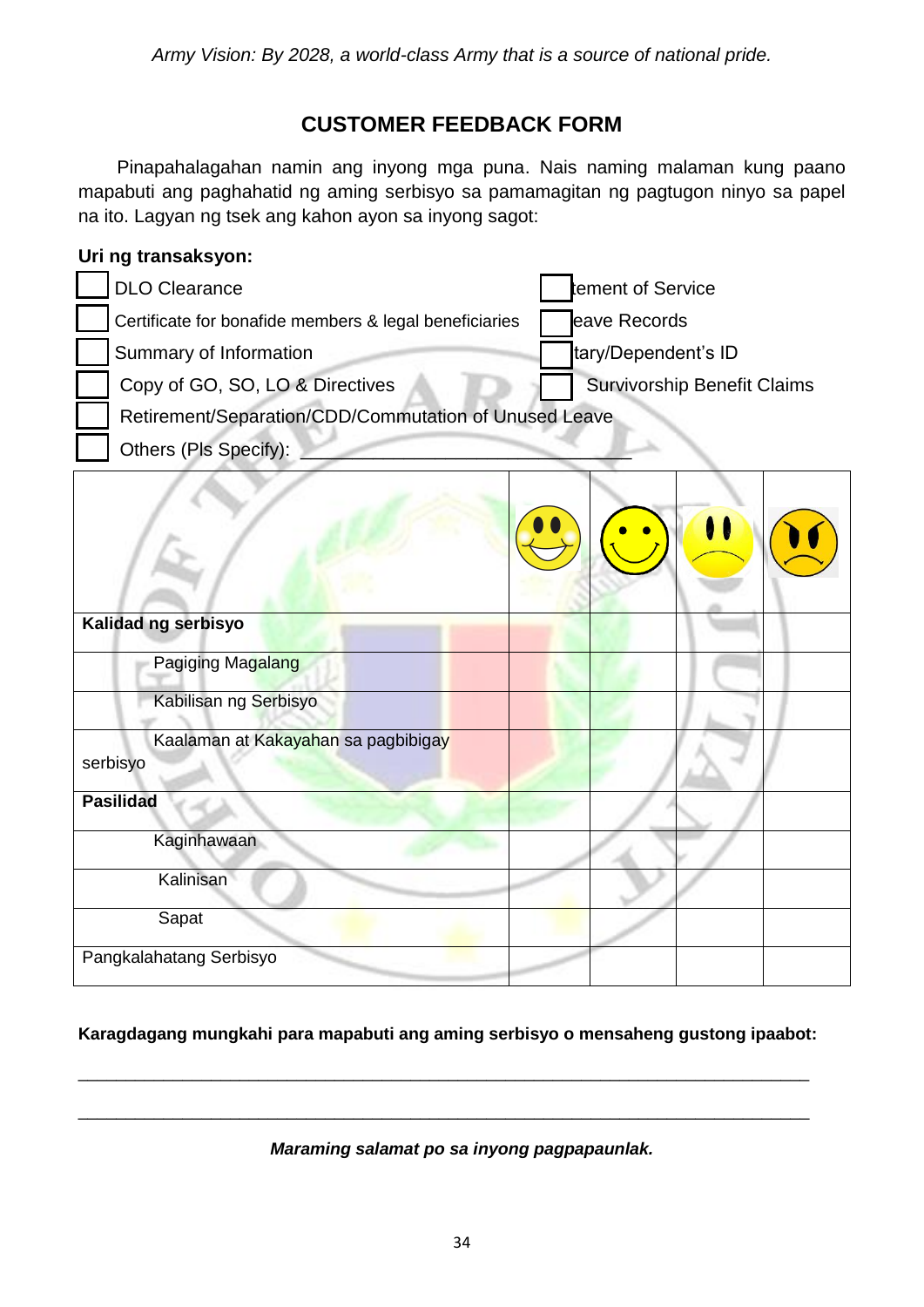# ARM FE **OFFICE DIRECTORY OAA Hotline Number: 0927 - 8843281 Trunkline: (02) 845-9555 Local Numbers:** Admin Br 6611<br>
IMB 6422 **IMB** 6422 PGAB 5051 Pub & Dis Br 6041 Records Br 6131 **E-mail Addresses**: [oaa\\_pa@yahoo.com.](mailto:oaa_pa@yahoo.com)ph [oaa@army.mil.ph](mailto:oaa@army.mil.ph)

35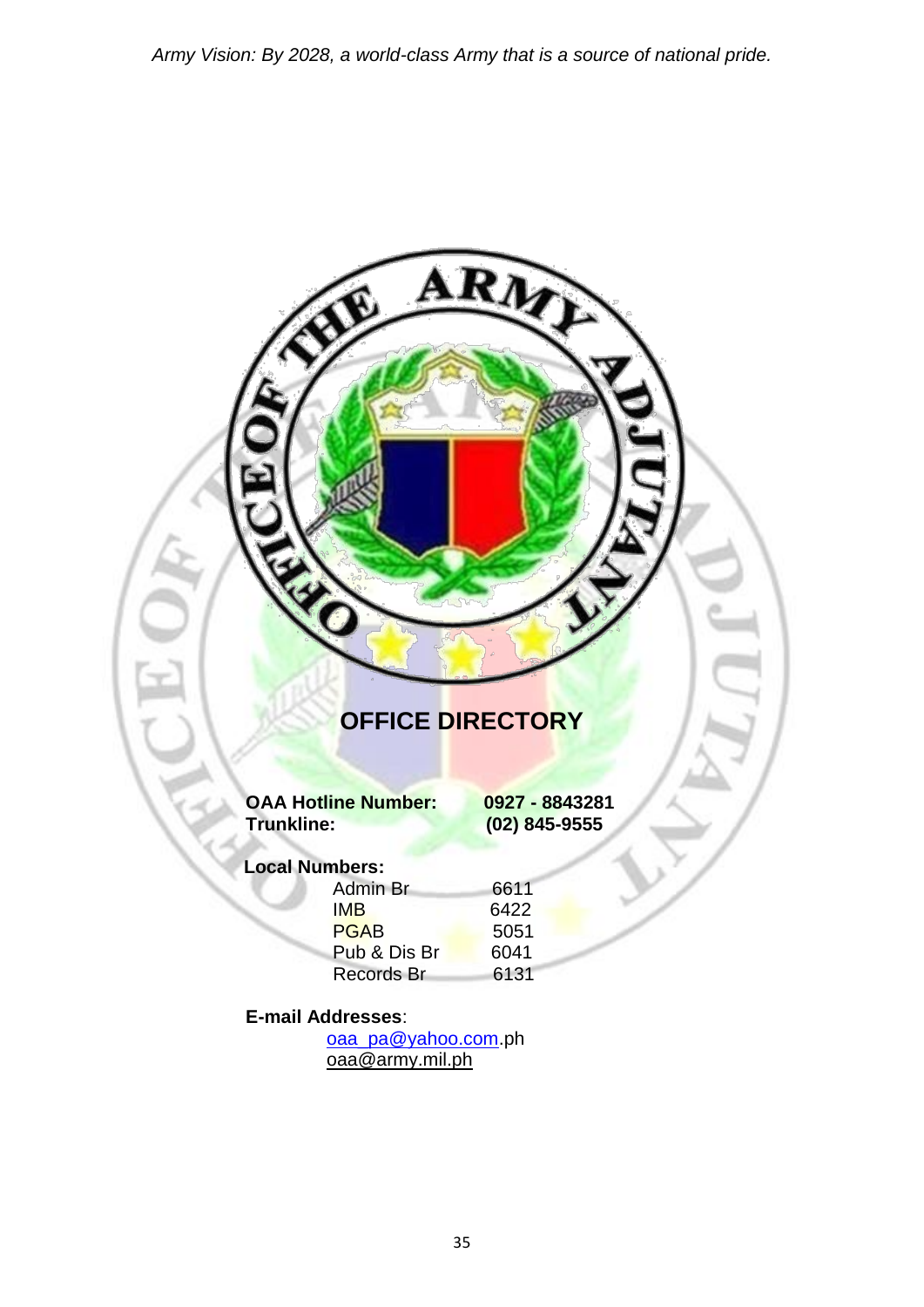#### **ANNEX A**

#### CHECKLIST for Confirmation of DEPENDENCY DISCHARGE (1 COPY EACH)

- **1.** Personnel Action Form (AGO Form 110)
- **2.** Discharge Order from Unit
- **3.** DLO
- **4.** Affidavit of Non-contractual Service
- **5.** Affidavit of Non-retraction of Dependency Discharge

#### CHECKLIST for COMMUTATION CLAIMS (1 COPY EACH)

- 1. Discharge Order ( from Unit)
- 2. Confirmation of Discharge Order (from HPA)
- 3. Military Leave/Furlough Records (from OAA) and Statement of Service (From OAA)
- 4. Statement of Last Payment from FCPA
- 5. HPA Accounting Clearance
- 6. APAO (formerly SAO) Clearance
- 7. DLO Clearance (from OAA)
- 8. LBP ATM or Passbook Savings Account No. For PGAB to prepare: - Issuance of Commutation Order

- Issuance of HPA Command Clearance

#### CHECKLIST for COMMUTATION CLAIMS and SEPARATION GRATUITY

(For submission to PGAB, OAA) ONE (1) COPY EACH

- 1. Certification of non-payment from FCPA and AFPFC (Prior claims)
- 2. Reversion Order **1 Photocopy** 3. Military Leave/Furlough Records (from OAA) - 1 Original Copy And Statement of Service (From OAA) - 1 Original Copy 4. Statement of Last Payment from FCPA - 1 - do -5. HPA Accounting Clearance - 1 - do -6. APAO (formerly SAO) Clearance - 1 - do -<br>7. DLO Clearance (from OAA) - 1 - do -7. DLO Clearance (from OAA) 8. Ombudsman Clearance **1988** - 1 Original Copy 9. LBP ATM or Passbook Savings Account No. - 1 Photocopy 10. Death Certificate - 1 Photocopy 11. Certification of Beneficiaries from OAA - 1 Photocopy 12. Marriage Contract **12. Marriage Contract**
- 13. Birth Certificate of Children 1 Photocopy
	-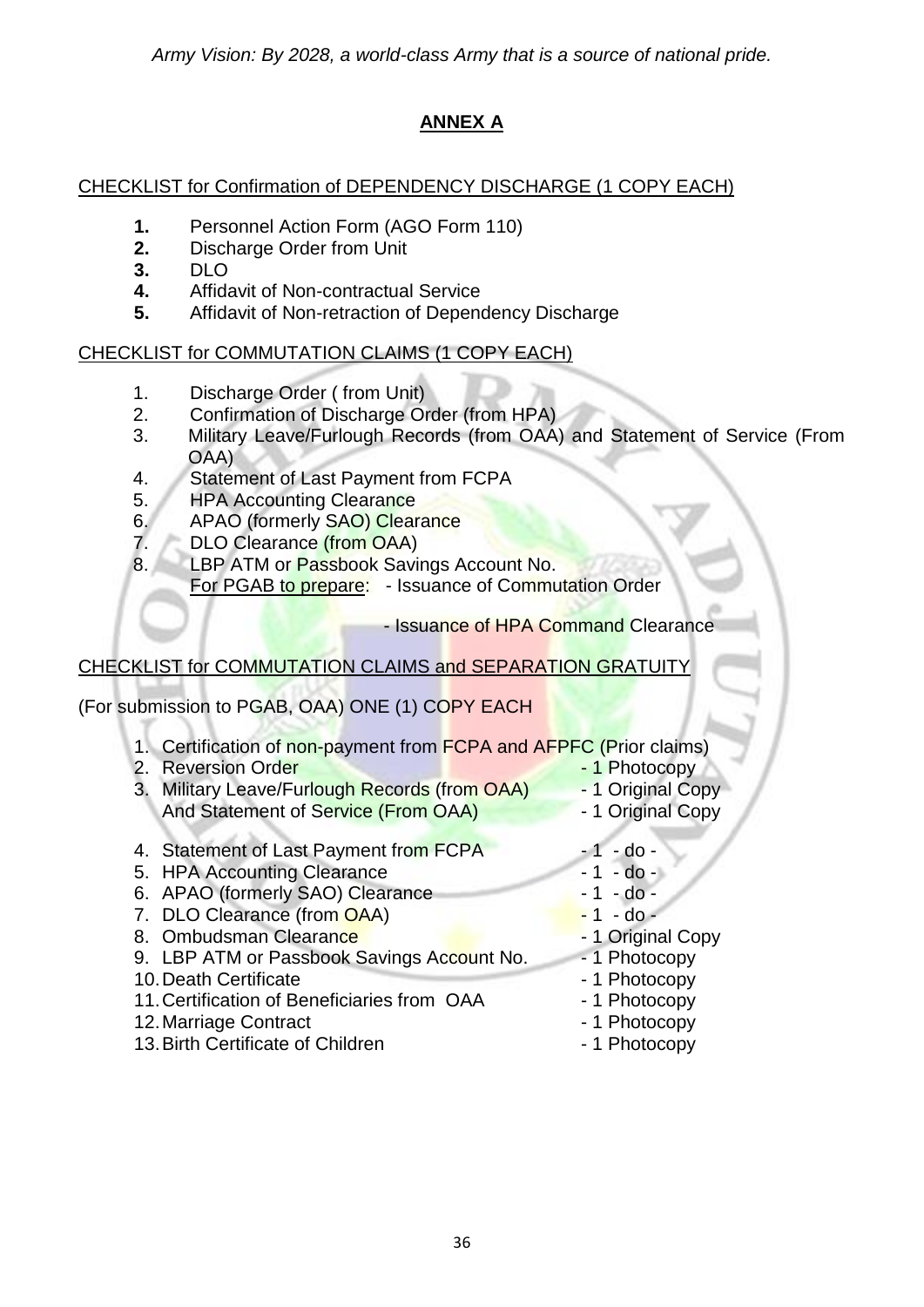#### **ANNEX B**

#### **CHECKLIST OF NEEDED REQUIREMENTS FOR DEATH BENEFIT CLAIMS (FOR KIA/DOW)**

#### WIDOW/PARENT

| a. | Pensioner Update Form (PUF)                                                  | 5 copies                         |
|----|------------------------------------------------------------------------------|----------------------------------|
| b. | <b>Application for Death Benefit Claims</b>                                  | 1 original copy                  |
|    |                                                                              | $\Delta_{\rm b}$<br>1 photo copy |
| C. | Marriage Contract of Widow/Parents w/ receipt                                | 1 NSO original copy              |
|    | Attach CRS Form #5 (Advisory on Marriages) w/ receipt                        | 10 photo copies                  |
|    | Attach affidavit of discrepancy (If any)                                     |                                  |
| d. | Birth Certificate of the Deceased w/ receipt                                 | 1 NSO original copy              |
|    | If single attach CRS Form # 4 (CENOMAR) w/ receipt                           | 8 photo copies                   |
|    | Attach affidavit of discrepancy (If any)                                     |                                  |
| е. | Birth Certificate of Children and Wife w/ receipt                            | 1 NSO original copy              |
|    | Attached affidavit of discrepancy (If Any)                                   | 8 photo copies                   |
| f. | Affidavit of Widow/Parents (Authenticated)                                   | 1 original                       |
|    |                                                                              | 7 photocopies                    |
| g. | JAGO Form 15 (Authenticated)                                                 | 1 original                       |
|    |                                                                              | 7 photo copies                   |
| h. | Death Certificate if either of the Beneficiaries is Deceased                 | 1 NSO original copy              |
|    | Attach affidavit of discrepancy (If any) w/ receipt                          | 8 photo copies                   |
| i. | Photocopy of ATM Savings Account Nr (LBP only) must be cleared and stenciled |                                  |
|    |                                                                              | 8 photo copies                   |
| j. | Whole Body Picture, Post Card Size, Picture of Claimant                      | 2 pieces                         |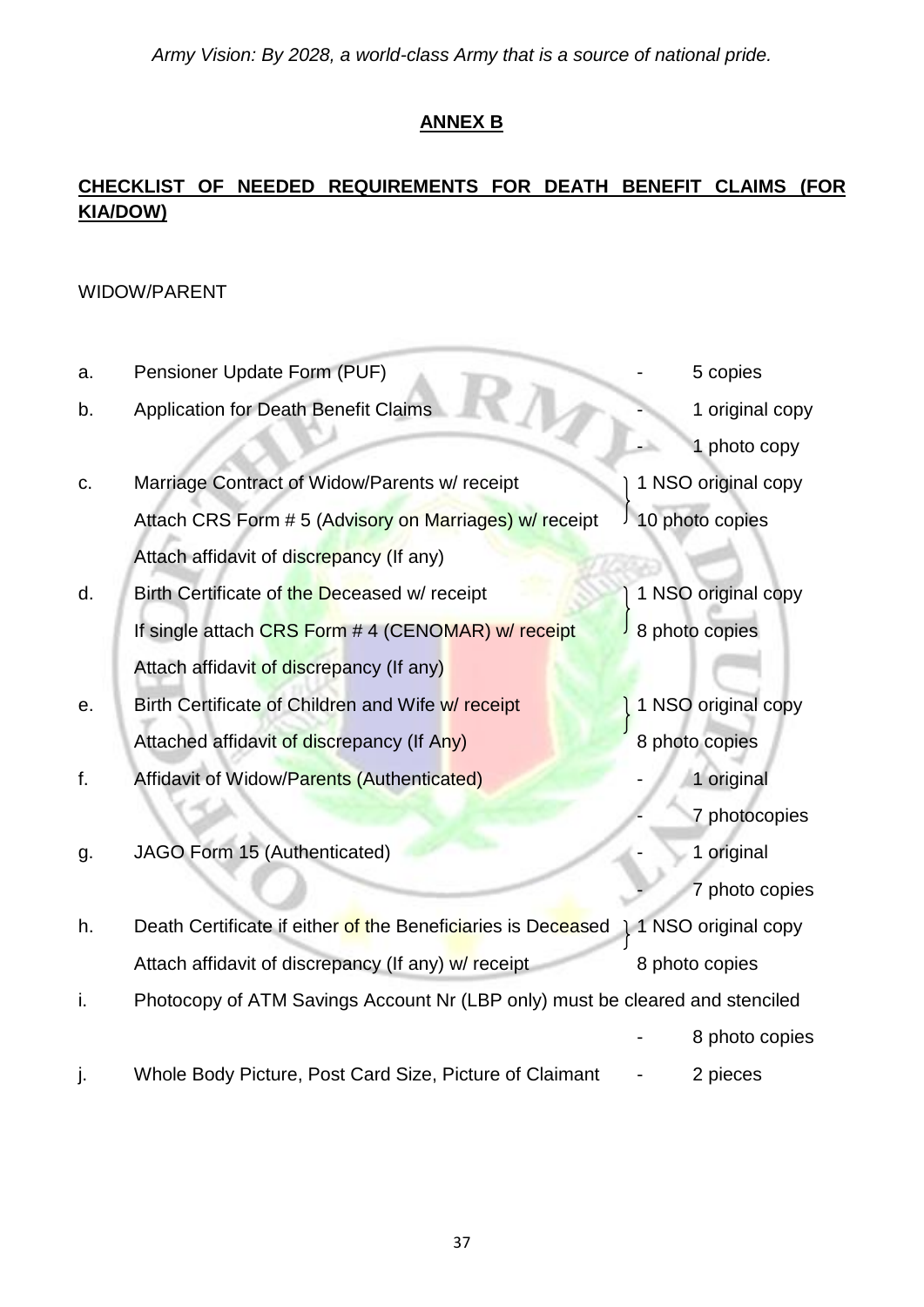#### **UNIT/ PGAO**

| a. | Death Certificate of the deceased, Register in LCR/NSO w/ receipt                      |                 |
|----|----------------------------------------------------------------------------------------|-----------------|
|    |                                                                                        | 1 original copy |
|    |                                                                                        | 15 photo copies |
| b. | <b>Spot Report</b>                                                                     | 5 copies        |
| c. | <b>Casualty Report</b>                                                                 | 4 copies        |
| d. | <b>Statement of Service from Unit</b>                                                  | 4 copies        |
|    | (Attach one copy of all orders from Call to mil training to last promotion order only) |                 |
|    |                                                                                        |                 |
| е. | Leave / Furlough Record from Unit                                                      | 2 copies        |
| f. | <b>Statement of Last Payment</b>                                                       | 8 copies        |
| g. | <b>Authorization to Deduct</b>                                                         | 3 copies        |
| h. | Certificate of Beneficiaries from Unit                                                 | 2 copies        |
| i. | <b>Division Clearance</b>                                                              | 8 copies        |
| j. | After Encounter Report                                                                 | 8 copies        |
| k. | <b>Sketch of Encounter</b>                                                             | 8 copies        |
| I. | <b>Task Organization</b>                                                               | 8 copies        |
| m. | Autopsy Report or Post Mortem Certificate of Death, if wounded in action               |                 |
|    |                                                                                        | 5 copies        |
| n. | Explanation for late filing from Unit & wife/parents if single                         | 3 copies        |
|    | (Three (3) years after death)                                                          |                 |
|    |                                                                                        |                 |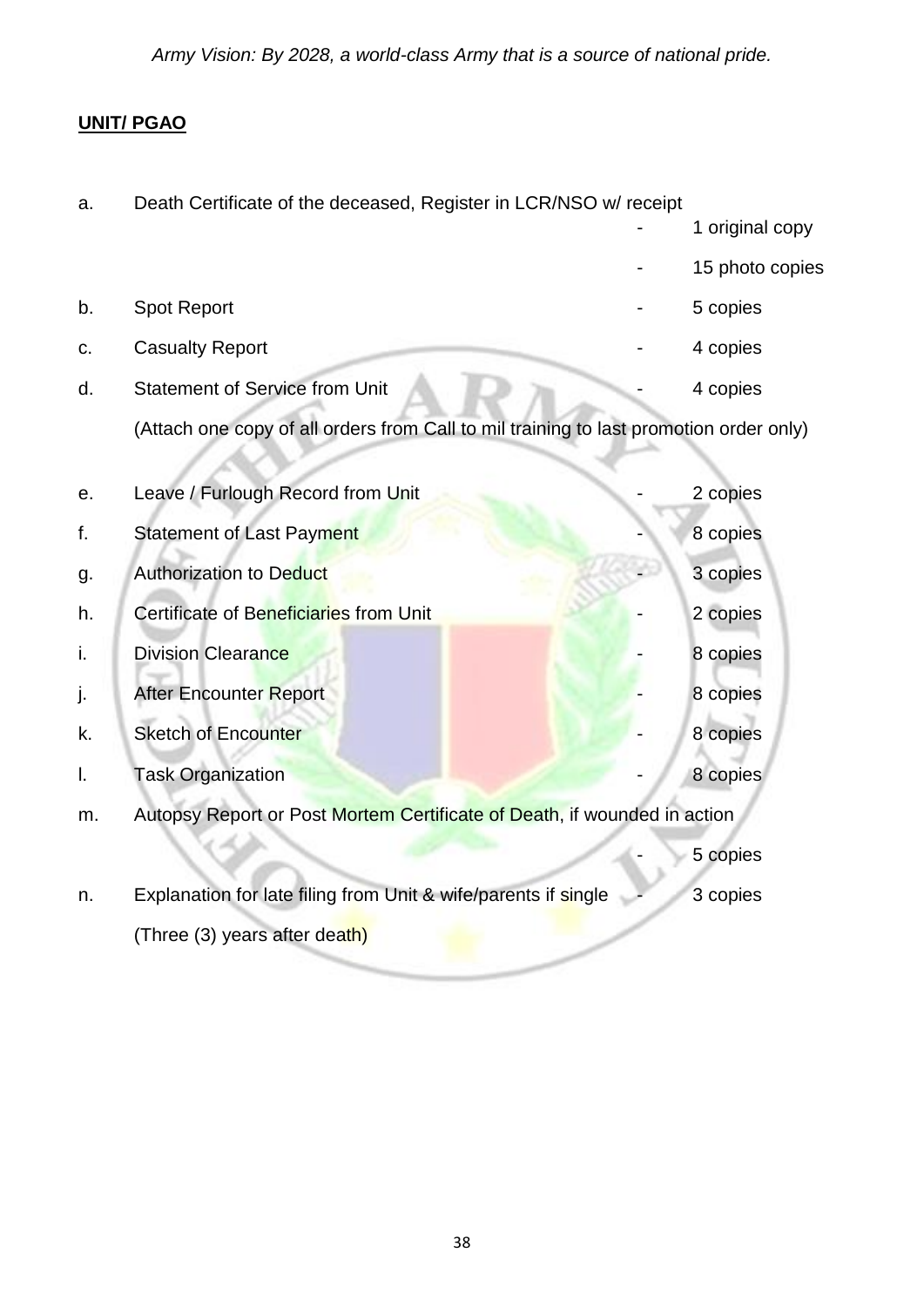#### ADDITIONAL REQUIREMENTS IF THE DECEASED HAS COMMON LAW WIFE/CHILDREN

a. Birth Certificate of Children acknowledge by the father w/ receipt

|                                                           | 8 photo copies |                     |
|-----------------------------------------------------------|----------------|---------------------|
| Affidavit of Common Law Wife (CLW) (Authenticated)        | 5 copies       |                     |
| Affidavit of Two (2) Disinterested Person (Authenticated) | 5 copies       |                     |
| Affidavit of Guardianship of Children<br>(Authenticated)  | 5 copies       |                     |
| Photocopy of ATM Savings Account Nr (LBP only)            | 8 photo copies |                     |
| PUF of Guardian & Children w/ signature & thumb mark      | 5 copies       |                     |
|                                                           |                | 1 NSO original copy |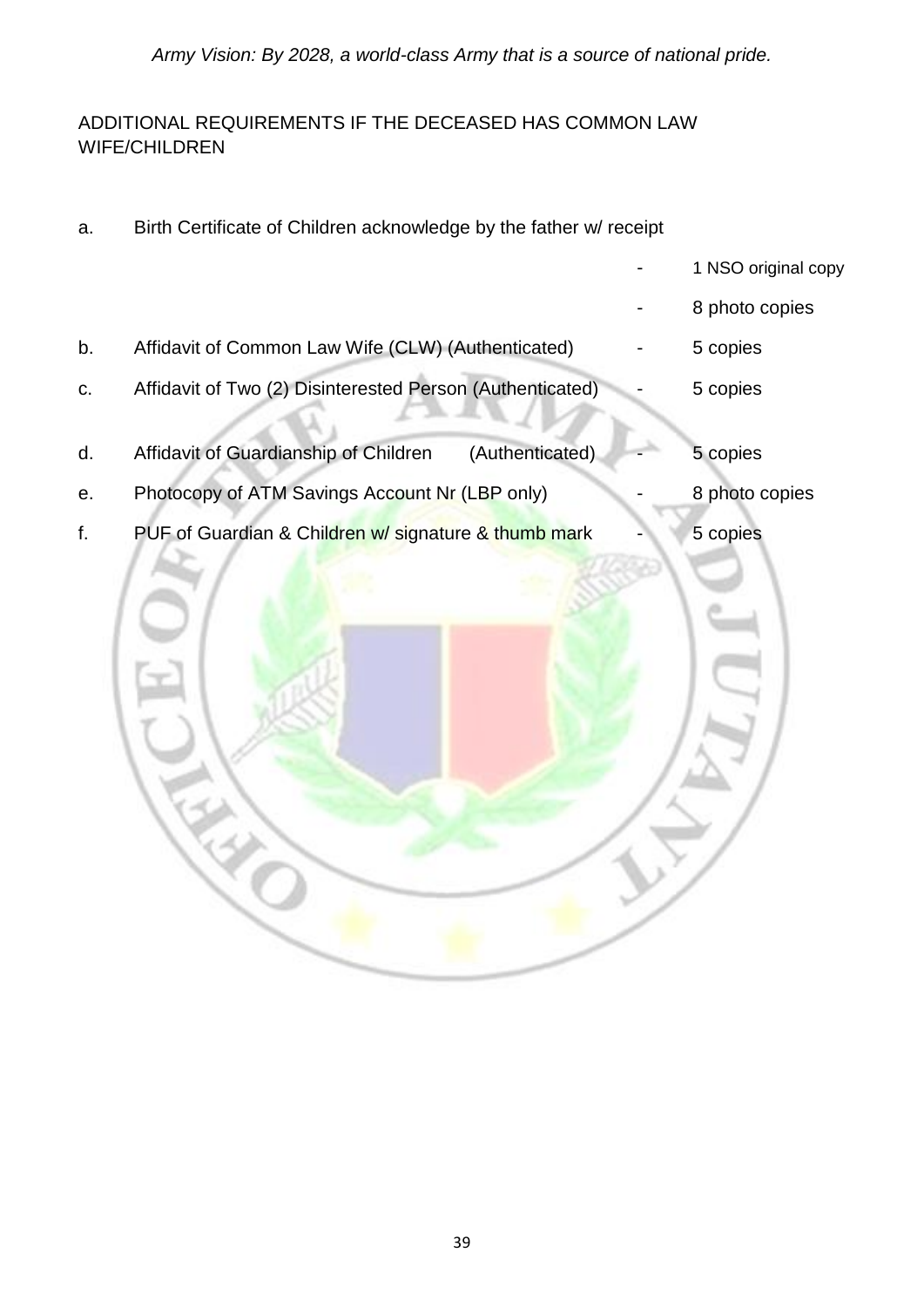#### **CHECKLIST OF NEEDED REQUIREMENTS FOR DEATH BENEFIT CLAIMS (FOR MURDER/ACCIDENT)**

#### (WIDOW/PARENT):

| a. | Pensioner Update Form                                        | 5 copies              |
|----|--------------------------------------------------------------|-----------------------|
| b. | <b>Application for Death Benefit Claims</b>                  | 1 original copy       |
|    | $\mathbb{Z}$                                                 | 1 photo copy          |
| C. | Marriage Contract of Widow/Parents w/ receipt                | 1 NSO original copy   |
|    | Attach CRS Form #5 (Advisory on Marriages) w/ receipt        | 10 photo copies       |
|    | Attach affidavit of discrepancy (If any)                     |                       |
| d. | Birth Certificate of the Deceased w/ receipt                 | 1 NSO original copy   |
|    | If single attach CRS Form # 4 (CENOMAR) w/ receipt           | 8 photo copies        |
|    | Attach affidavit of discrepancy (If any)                     |                       |
| е. | Birth Certificate of Children and Wife w/ receipt            | 1 NSO original copy   |
|    | Attach affidavit of discrepancy (If any)                     | 8 photo copies        |
| f. | Affidavit of Widow/Parents (Authenticated)                   | 1 original            |
|    |                                                              | 7 photocopies         |
| g. | JAGO Form 15 (Authenticated)                                 | 1 original            |
|    |                                                              | 7 photo copies        |
| h. | Death Certificate if either of the Beneficiaries is Deceased | ן 1 NSO original copy |
|    | Attach affidavit of discrepancy (If any) w/ receipt          | 8 photo copies        |
| i. | Photocopy of ATM Savings Account Nr (LBP only)               |                       |
|    | Must be cleared & stenciled                                  | 8 photo copies        |
|    | Whole Body Picture, Post Card Size, Picture of Claimant      | 2 pieces              |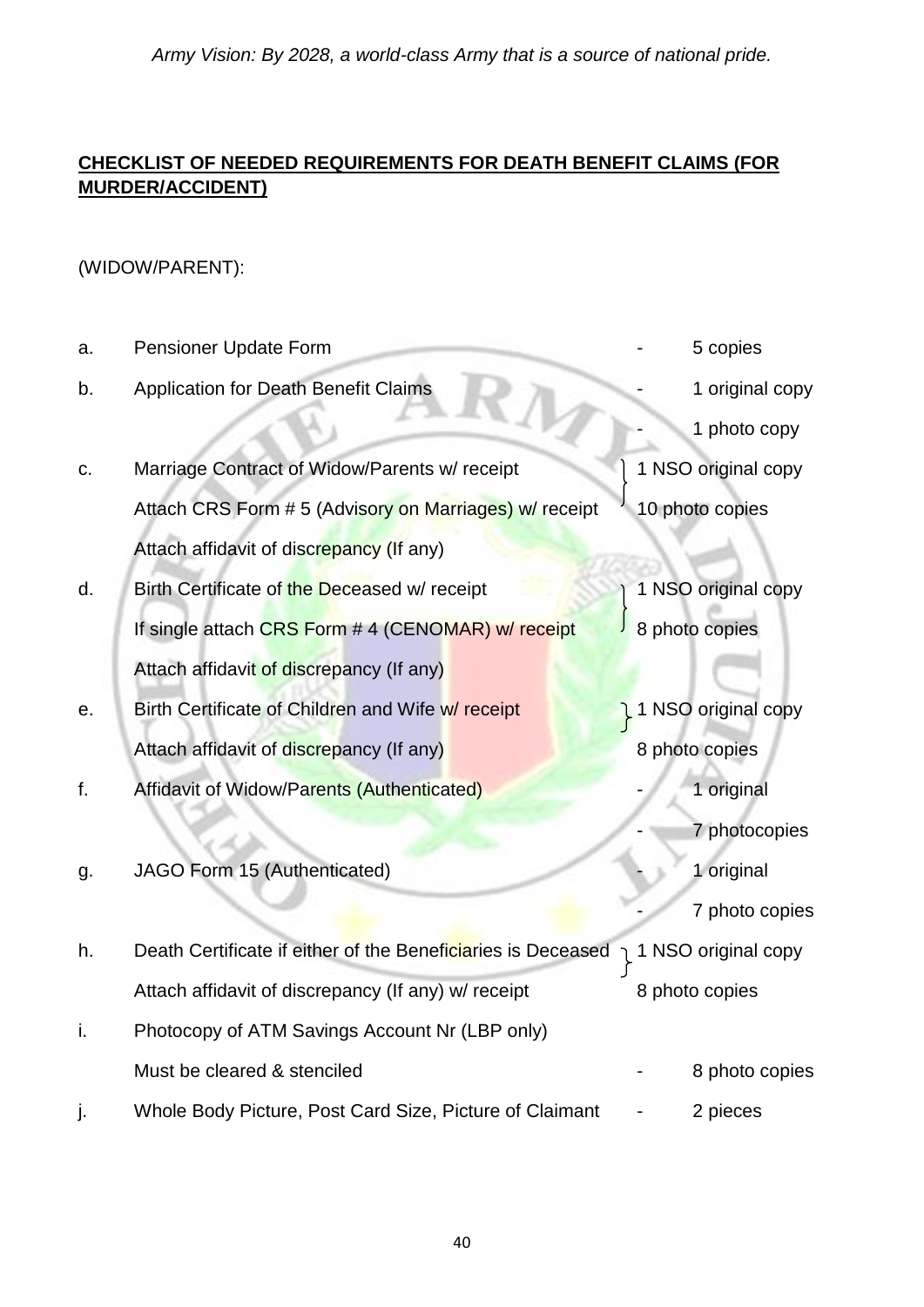#### **UNIT/ PGAO**

| а. | Death Certificate of the deceased, Register in LCR/NSO W/Tecelpt                       |                 |
|----|----------------------------------------------------------------------------------------|-----------------|
|    |                                                                                        | 1 original copy |
|    |                                                                                        | 15 photo copies |
| b. | <b>Spot Report</b>                                                                     | 5 copies        |
| c. | <b>Casualty Report</b>                                                                 | 4 copies        |
| d. | from Unit<br><b>Statement of Service</b>                                               | 4 copies        |
|    | (Attach one copy of all orders from Call to mil training to last promotion order only) | 2 copies        |
| е. | Leave / Furlough Record from Unit                                                      | 2 copies        |
| f. | <b>Statement of Last Payment</b>                                                       | 8 copies        |
| g. | Authorization to Deduct                                                                | 3 copies        |
| h. | Certificate of Beneficiaries from Unit                                                 | 2 copies        |
| i. | <b>LOD Board Order</b>                                                                 |                 |
|    | (1)<br><b>Investigation Report</b>                                                     | 4 copies        |
|    | (2)<br>Creation of the LOD Board                                                       | 2 copies        |
|    | (3)<br><b>Sworn Statement of Witness</b>                                               | 2 copies        |
|    | Minutes of LOD Proceedings<br>(4)                                                      | 2 copies        |
|    | (5)<br><b>Report of LOD Proceedings</b>                                                | 2 copies        |
| j. | Explanation for late filing from Unit & wife/parents if single                         | 3 copies        |
|    | (Three (3) years after death)                                                          |                 |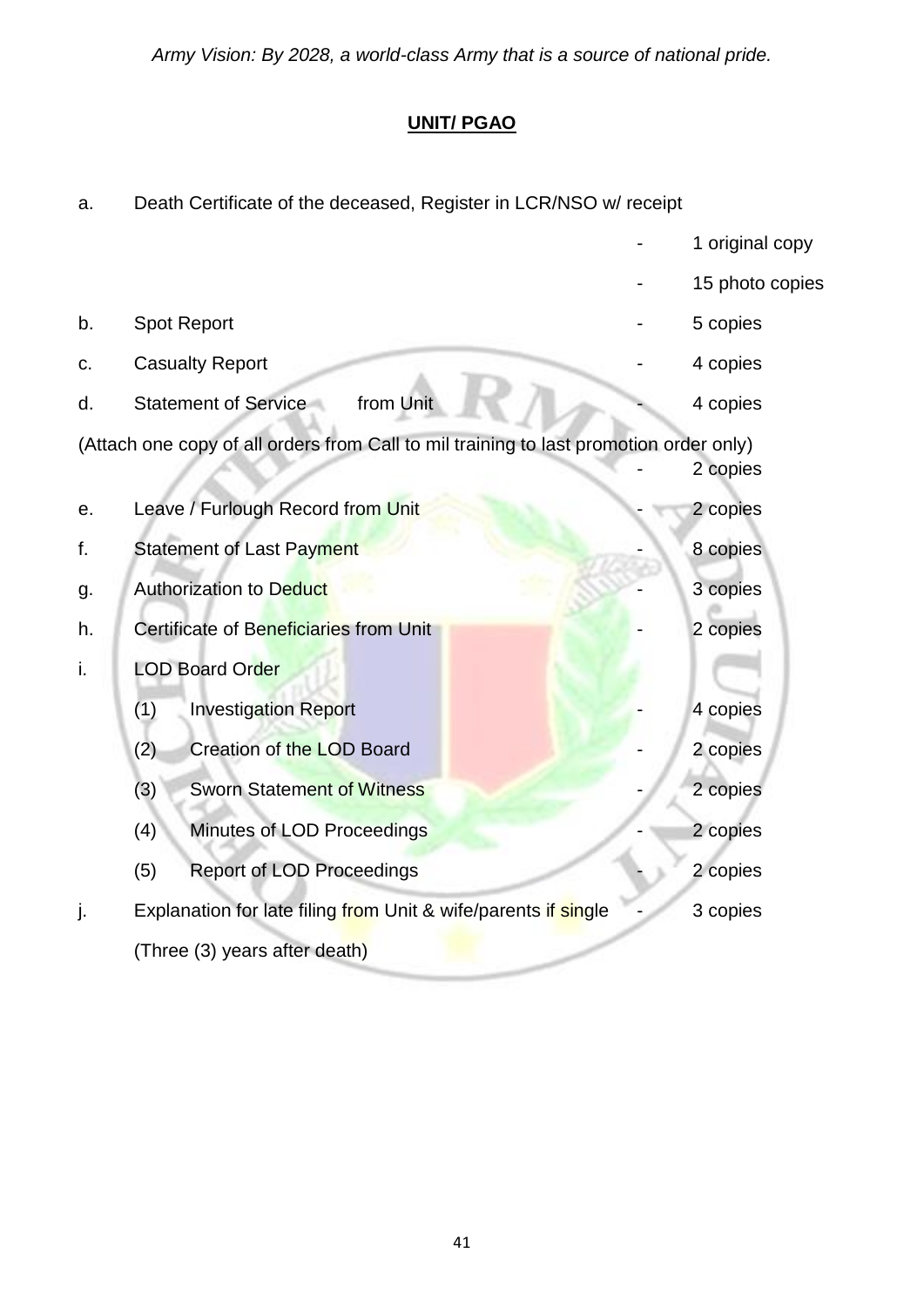ADDITIONAL REQUIREMENTS IF THE DECEASED HAS COMMON LAW WIFE/CHILDREN:

a. Birth Certificate of Children acknowledge by the father w/ receipt-1 NSO original copy 8 photo copies b. Affidavit of Common Law Wife (CLW) (Authenticated) - 5 copies c. Affidavit of Two (2) Disinterested Person (Authenticated) - 5 copies d. Affidavit of Guardianship of Children (Authenticated) - 5 copies e. Photocopy of ATM Savings Account Nr (LBP only) **-** 8 photo copies f. PUF of Guardian & children w/ signature & thumb mark - 5 copies

![](_page_41_Picture_3.jpeg)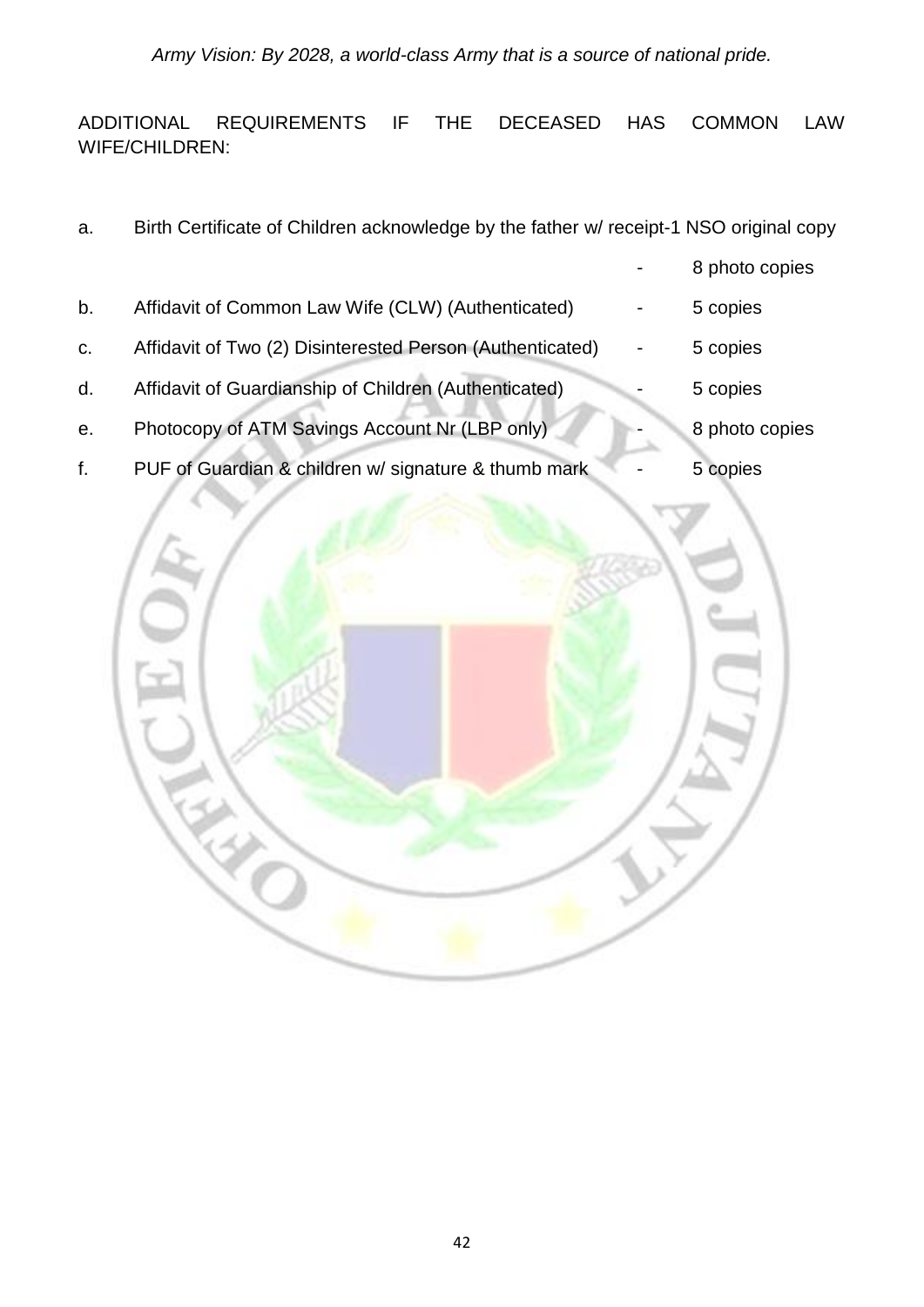#### **CHECKLIST OF NEEDED REQUIREMENTS FOR DEATH BENEFIT CLAIMS (FOR SICKNESS)**

#### WIDOW/PARENT

| a. | Pensioner Update Form                                          | 5 copies            |
|----|----------------------------------------------------------------|---------------------|
| b. | <b>Application for Death Benefit Claims</b>                    | 1 original copy     |
|    |                                                                | 1 photo copy        |
| c. | Marriage Contract of Widow/Parents w/ receipt                  | 1 NSO original copy |
|    | Attach CRS Form # 5 (Advisory on Marriages) w/ receipt         | 10 photo copies     |
|    | Attach affidavit of discrepancy (If any)                       |                     |
| d. | Birth Certificate of the Deceased w/ receipt                   | 1 NSO original copy |
|    | If single attach CRS Form # 4 (CENOMAR) w/receipt              | 8 photo copies      |
|    | Attach affidavit of discrepancy (If any)                       |                     |
| е. | Birth Certificate of Children and Wife w/ receipt              | 1 NSO original copy |
|    | Attach affidavit of discrepancy (If any)                       | 8 photo copies      |
| f. | Affidavit of Widow/Parents (Authenticated)                     | 1 original          |
|    |                                                                | 7 photocopies       |
| g. | JAGO Form 15 (Authenticated)                                   | 1 original          |
|    |                                                                | 7 photo copies      |
| h. | Death Certificate if either of the Beneficiaries is Deceased 1 | 1 NSO original copy |
|    | Attach affidavit of discrepancy (If any) w/ receipt            | 8 photo copies      |
| i. | Photocopy of ATM Savings Account Nr (LBP only)                 |                     |
|    | Must be cleared & stenciled                                    | 8 photo copies      |
|    | Whole Body Picture, Post Card Size, Picture of Claimant        | 2 pieces            |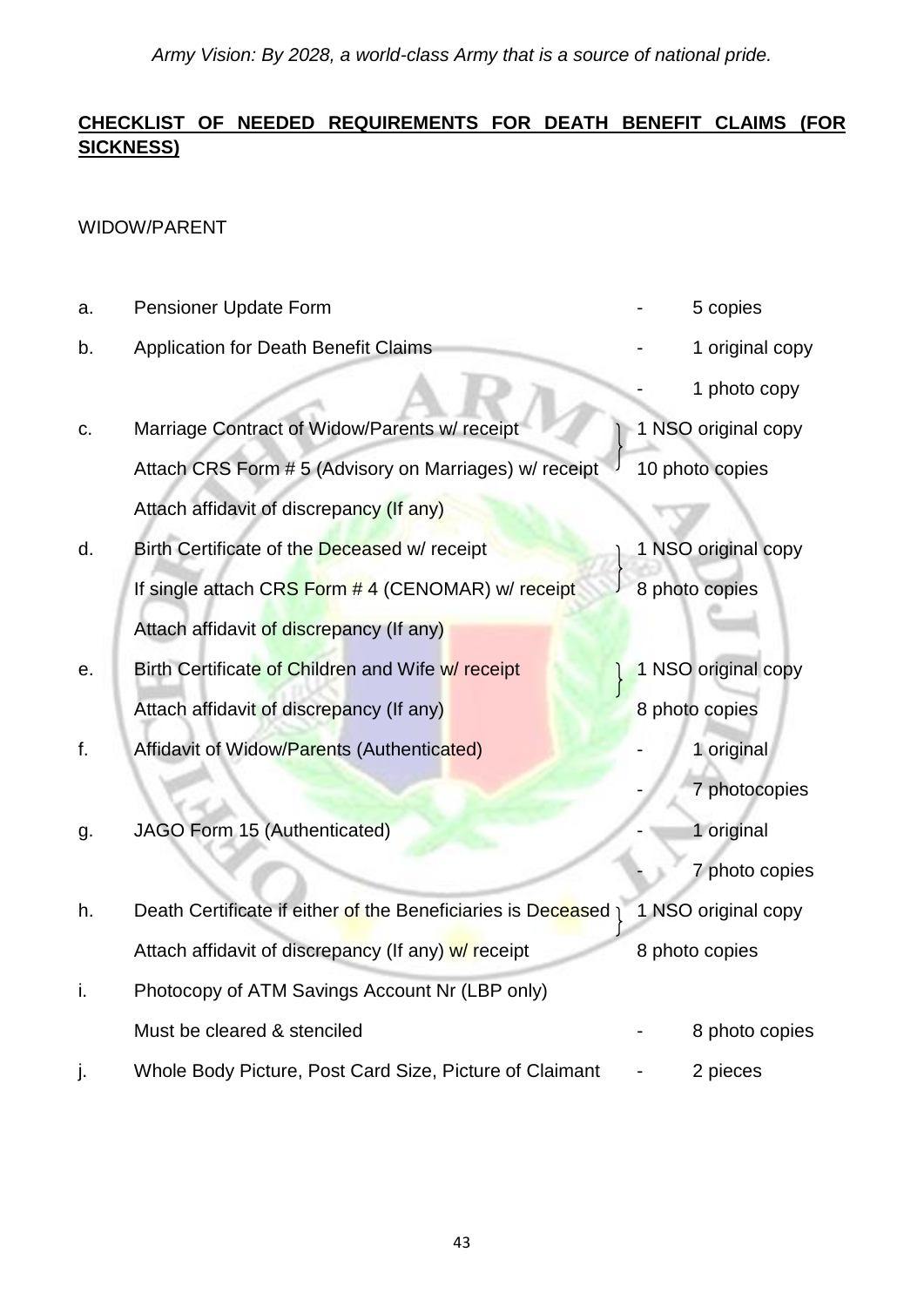#### **UNIT/ PGAO**

| a. | Death Certificate of the deceased, Register in LCR/NSO w/ receipt                      |  |                 |  |
|----|----------------------------------------------------------------------------------------|--|-----------------|--|
|    |                                                                                        |  | 1 original copy |  |
|    |                                                                                        |  | 15 photo copies |  |
| b. | <b>Spot Report</b>                                                                     |  | 5 copies        |  |
| C. | <b>Casualty Report</b>                                                                 |  | 4 copies        |  |
| d. | from Unit<br><b>Statement of Service</b>                                               |  | 4 copies        |  |
|    | (Attach one copy of all orders from Call to mil training to last promotion order only) |  |                 |  |
|    |                                                                                        |  | 2 copies        |  |
| е. | Leave / Furlough Record from Unit                                                      |  | 2 copies        |  |
| f. | Statement of Last Payment                                                              |  | 8 copies        |  |
| g. | <b>Authorization to Deduct</b>                                                         |  | 3 copies        |  |
| h. | Certificate of Beneficiaries from Unit                                                 |  | 2 copies        |  |
| i. | <b>LOD Board Order</b>                                                                 |  |                 |  |
|    | (1)<br><b>Investigation Report</b>                                                     |  | 4 copies        |  |
|    | Creation of the LOD Board<br>(2)                                                       |  | 2 copies        |  |
|    | (3)<br><b>Sworn Statement of Witness</b>                                               |  | 2 copies        |  |
|    | Minutes of LOD Proceedings<br>(4)                                                      |  | 2 copies        |  |
|    | <b>Report of LOD Proceedings</b><br>(5)                                                |  | 2 copies        |  |
| j. | Explanation for late filing from Unit & wife/parents if single                         |  | 3 copies        |  |
|    | (Three (3) years after death)                                                          |  |                 |  |